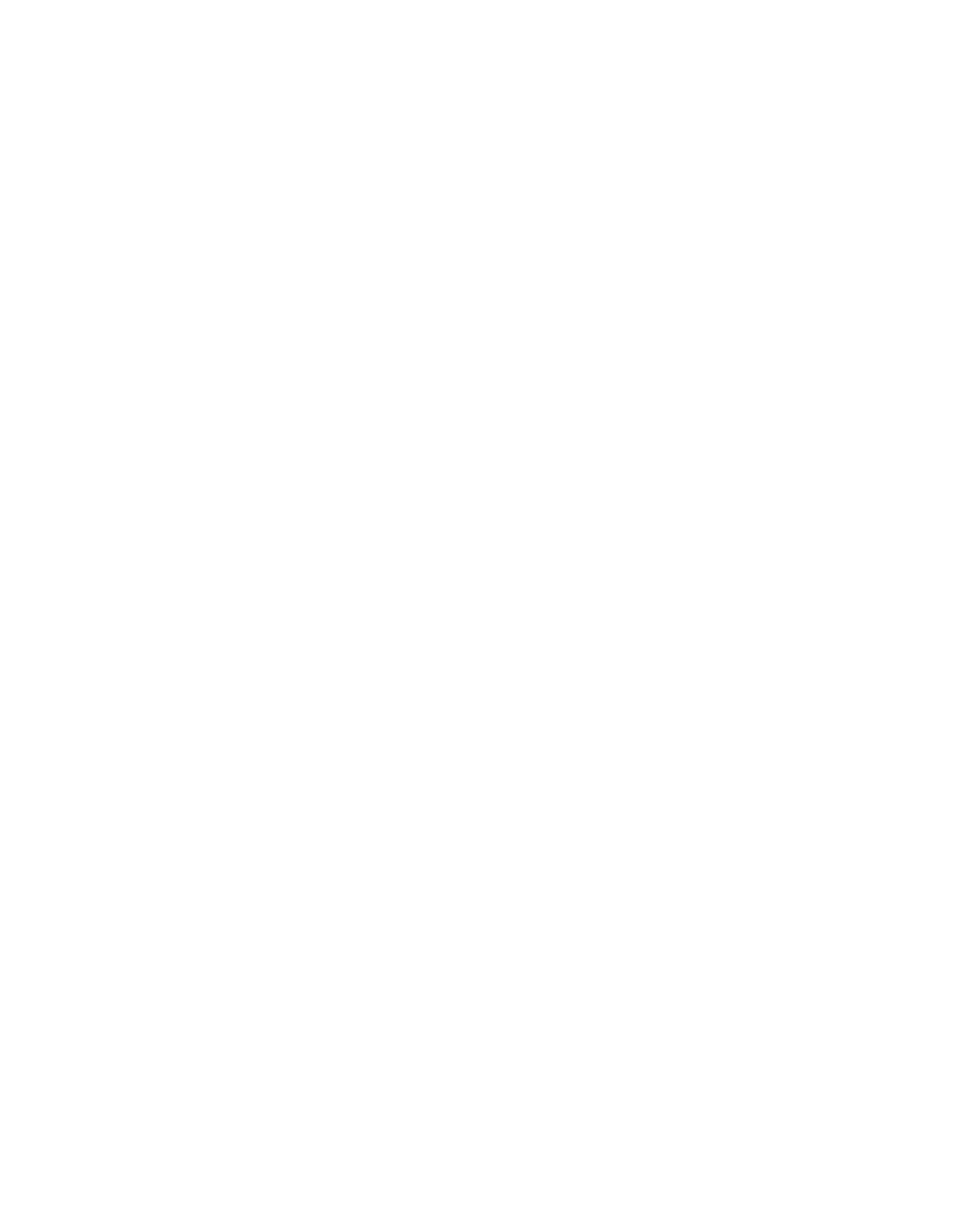#### **MAP/Civil Society Cooperation Assessment**

# **REPORT ON THE STATE OF PLAY CONCERNING MAP'S POLICY ON ITS RELATIONS WITH NGOS**

The 15<sup>th</sup> ordinary meeting of the Contracting Parties to the Convention for the Protection of the Marine Environment and the Coastal Region of the Mediterranean and its Protocols which was held in Almeria (Spain) from 15-18 January 2008, established the objective of improving NGO participation in MAP activities and enhancing their contribution to achieving MAP's goals, particularly as regards the implementation of the Barcelona Convention and its Protocols. For this purpose, the secretariat was invited to evaluate the effectiveness of cooperation between MAP and the NGOs with an eye to revising the list of partners and submitting proposals to the 16th meeting of the Contracting Parties.

To this end, this report is intended to establish the state of play as far as the current situation in MAP-NGO relations is concerned.

It will in turn:

- 1. Examine the legal bases for NGO participation in MAP
- 2. Examine MAP's programmes or policies on its partnership with the NGOs
- 3. Look at the Mediterranean Commission on Sustainable Development and the NGOs
- 4. Establish an orderly list of MAP's current NGO partners
- 5. Examine the state of the budget granted for NGO participation

# **1. The legal bases for NGO participation in MAP**

The initial version of the Barcelona Convention « for the protection of the Mediterranean Sea against pollution», as adopted in Barcelona on  $16<sup>th</sup>$  February 1976, did not include any reference to non-governmental organisations (NGOs) or to the role of civil society. The Preamble, however, clearly expressed the view that the aim of the Convention was to protect the marine environment as a «common heritage for the benefit of present and future generations». The people of the Mediterranean were thus very much present as essential players alongside the States.

 The role of the Mediterranean peoples was formalised at the time of the amendments made to the Convention on 10<sup>th</sup> June 1995, the title of which was henceforth to be: « Convention for the Protection of the Marine Environment and the Coastal Region of the Mediterranean ».

A clear distinction should be drawn between the regulatory basis for NGO participation and their remit on the one hand, and the various roles with which the Convention and Protocols entrust the peoples and NGOs on the other. It should also be borne in mind that certain provisions in the Convention and Protocols foresee public and NGO participation at the level of each State, whilst others plan for it at the level of the Organisation. A synoptic table in annex 1 shows the various provisions in the Convention and Protocols which refer to the public, NGOs, local authorities and economic and social players. It emerges that the States have more obligations towards the public and NGOs than does the Organisation.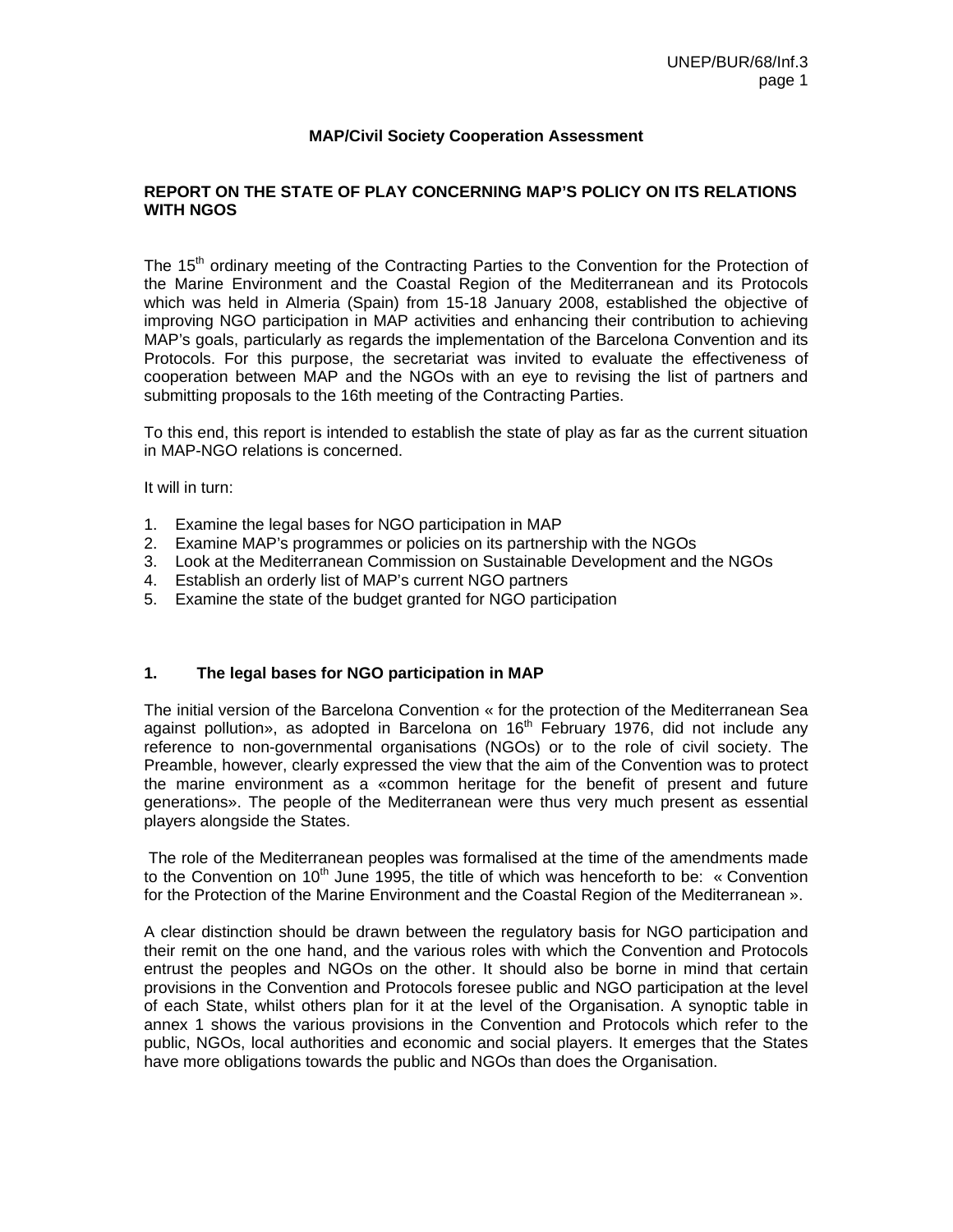# *A. The regulatory basis for NGO participation:*

The adoption of the amendments to the Convention on  $10<sup>th</sup>$  June 1995 formalised and institutionalised NGO participation in the Barcelona process. According to article 20 « Observers », the Parties may accept any non-governmental organisations as observers under the following conditions:

- Basic condition: to be an NGO « whose activities are related to the Convention ». This is a rather flexible provision, since there is no requirement for the NGO's statutes to be directly related to the Mediterranean and the protection of the marine environment and coastline.
- Formal condition: the provisions governing observer admission and participation are established by the rules of procedure adopted by the Contracting Parties. Article 24 of the Convention stipulates that these rules of procedure shall apply during meetings and conferences foreseen under articles 18, 21 and 22 of the Convention.
- Effects of observer status: NGOs with observer status shall enjoy the following rights:
	- □ Taking part in meetings and conferences without the right to vote
	- Submitting any information related to the objectives of the Convention
	- □ Submitting any report related to the objectives of the Convention

# *B. The rules of procedure and observers:*

On the basis of article 20-3 of the Convention, the conditions for the admission and participation of observers are established by the rules of procedure.

When the rules of procedure were adopted at the first meeting of the Parties in Geneva on 5- 10 February 1979 (UNEP/IG.14/9, annex VII), they already included an article 8.1 B and 8.2, which foresaw the granting of observer status to NGOs with the tacit consent of all the Contracting Parties. The difference in status between NGO and other observers in terms of their appointment lies in the powers of the executive director. For the non-Party States and inter-governmental organisations apart from the United Nations and specialised institutions, the executive director requires the tacit consent of two thirds of the Contracting Parties. For the United Nations and its subsidiary bodies, they are appointed as observers by right. Finally, for the NGOs, the executive director requires the tacit consent of all the Contracting Parties, which means that any one single State may veto the appointment of an NGO.

Three minor amendments have since been made to these provisions concerning the NGOs:

- In 1981 (2nd meeting of the Parties, Cannes), in article 8.1 B the initial expression « nongovernmental international organisation » has been replaced by « international nongovernmental organisation ». The term NGO is indeed the one usually applied. But restricting this to « international » NGOs alone is a problem and will require a change to the rules of procedure in the future in order to respect practice, according to which national and regional NGOs are accepted as well as international ones.
- In 1981 (2nd meeting of the Parties, Cannes) the end of article 8.2 which read: « …dealing with matters of direct concern to them » was replaced by: « dealing with matters of direct concern to the organisations they represent ».
- In 1989 (6th meeting of the Parties, Athens) it was added to article 8.1 B that henceforth, apart from attending the public sittings of meetings and conferences, these observers may also attend the « meetings of the technical committees » .
- In actual fact, the current rules of procedure as amended in 1981 and 1989 contain just one article on the NGOs, which, contrary to the remit provided in article 20.3 of the Convention, is actually very general regarding the conditions for NGO admission and participation. All article 8.1 B and 8.2 actually stipulate is that:

Art. 8.1 B: « The Executive Director shall, with the tacit consent of the Contracting Parties, invite to send representatives to observe any public sitting of any meeting or conference, including the meetings of technical committees, any international non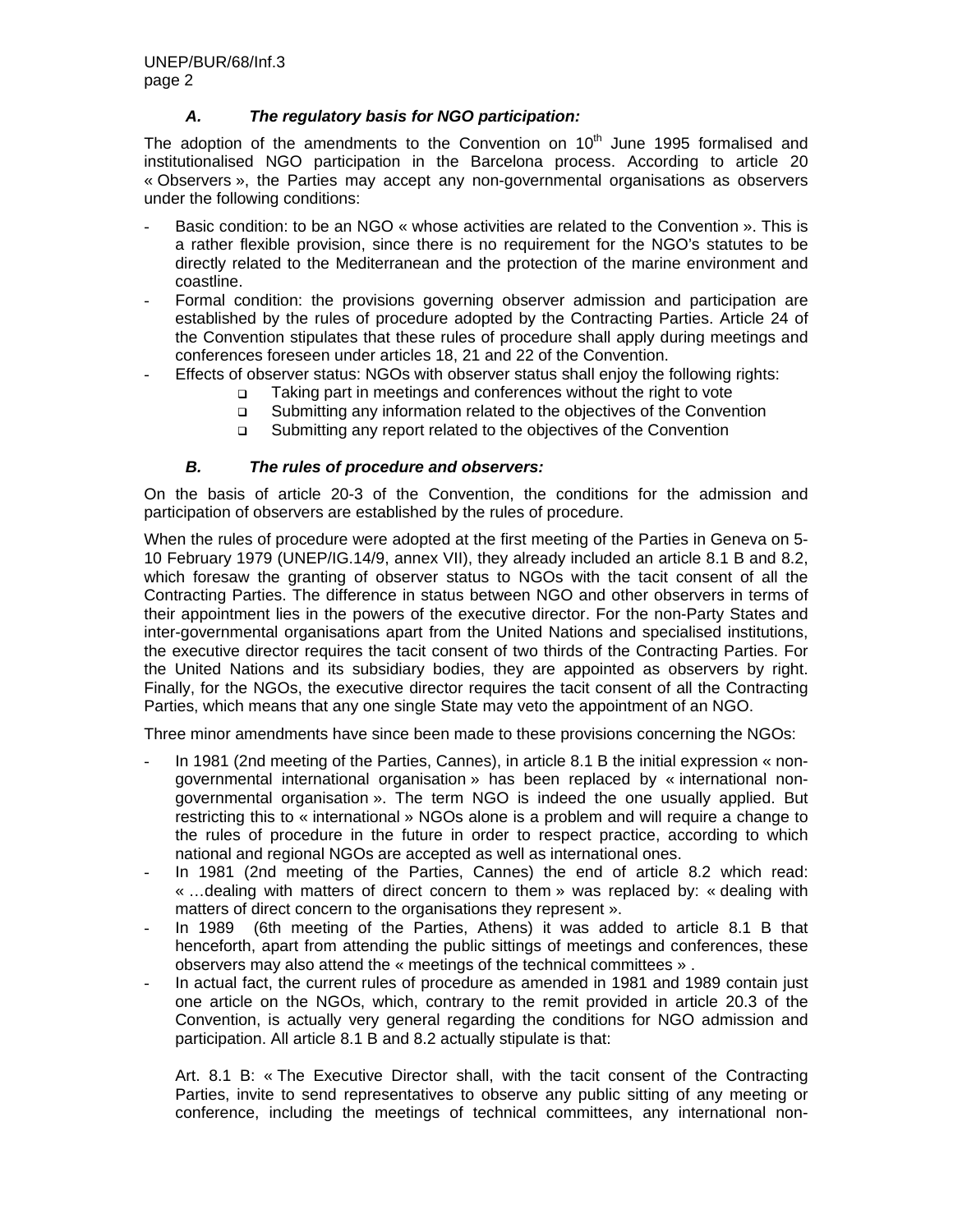governmental organisation which has a direct concern in the protection of the Mediterranean Sea against pollution ».

Art. 8.2: « Such observers may, upon the invitation of the President and with the tacit consent of the meeting or the conference, participate without vote in the deliberations of the meeting or conference dealing with matters of direct concern to the organisations they represent ».

These provisions were not updated following the amendments to the Convention in 1995 and say nothing about the general conditions for admission or renewal of observer status, nor do they provide any details about observers' rights and obligations. Limiting the NGOs' scope of intervention purely to marine pollution issues no longer squares with the scope of the Convention and Protocols and should also be further adapted.

# *C. The competences attributed to the NGOs by the Convention and Protocols:*

Cooperation between MAP and the NGOs stems from a policy intended to involve local peoples and the NGOs which represent them in striving towards the objectives being jointly pursued by the Mediterranean States. It would be useful at this point to recall the contractual bases for such cooperation:

- In the Convention :
- Art.15 on public information and participation: this is the main provision which applies to the Contracting Parties in all of MAP's activities and for the implementation of the Convention and its Protocols.
- Art. 17 on institutional arrangements: this is the article which underpins relations between the Secretariat to the Convention and Protocols and the NGOs. It is in this article that the NGOs are mentioned for the first time in the Convention. According to para. (iv) of article 17, the secretariat is required to: « receive, consider and reply to enquiries and information from non-governmental organisations and the public when they relate to subjects of common interest or to activities carried out at the regional level; in this case, the Contracting Parties concerned shall be informed ».
- It should be noted that the provisions of articles 15 and 17 of the Convention apply a priori to all NGOs and to the public at large, the NGOs concerned not being required to hold «observer» status according to article 20. It should nevertheless be taken that NGOs with observer status automatically enjoy the rights set out in articles 15 and 17.
	- In the Protocol concerning cooperation in preventing pollution from ships and, in cases of emergency, combating pollution of the Mediterranean Sea:
- Art.1 (d) iii: on the related interests of a coastal State directly affected or threatened, the text refers to « the health of the coastal population », which specifically concerns the people living on the coasts and their health.
- Art. 3-2: The Parties are required to cooperate and to this end should take into account « the participation of local authorities, NGOs and socio-economic actors ». This is an important provision since it clearly distinguishes NGOs from the other two categories of actors and allows for a more precise legal interpretation of art.20 of the Convention.
	- □ In the LBS Protocol, article 8 stipulates that the findings of monitoring activities should be accessible to the public and that various types of information should be available to the public in accordance with annex 4 (6a and e).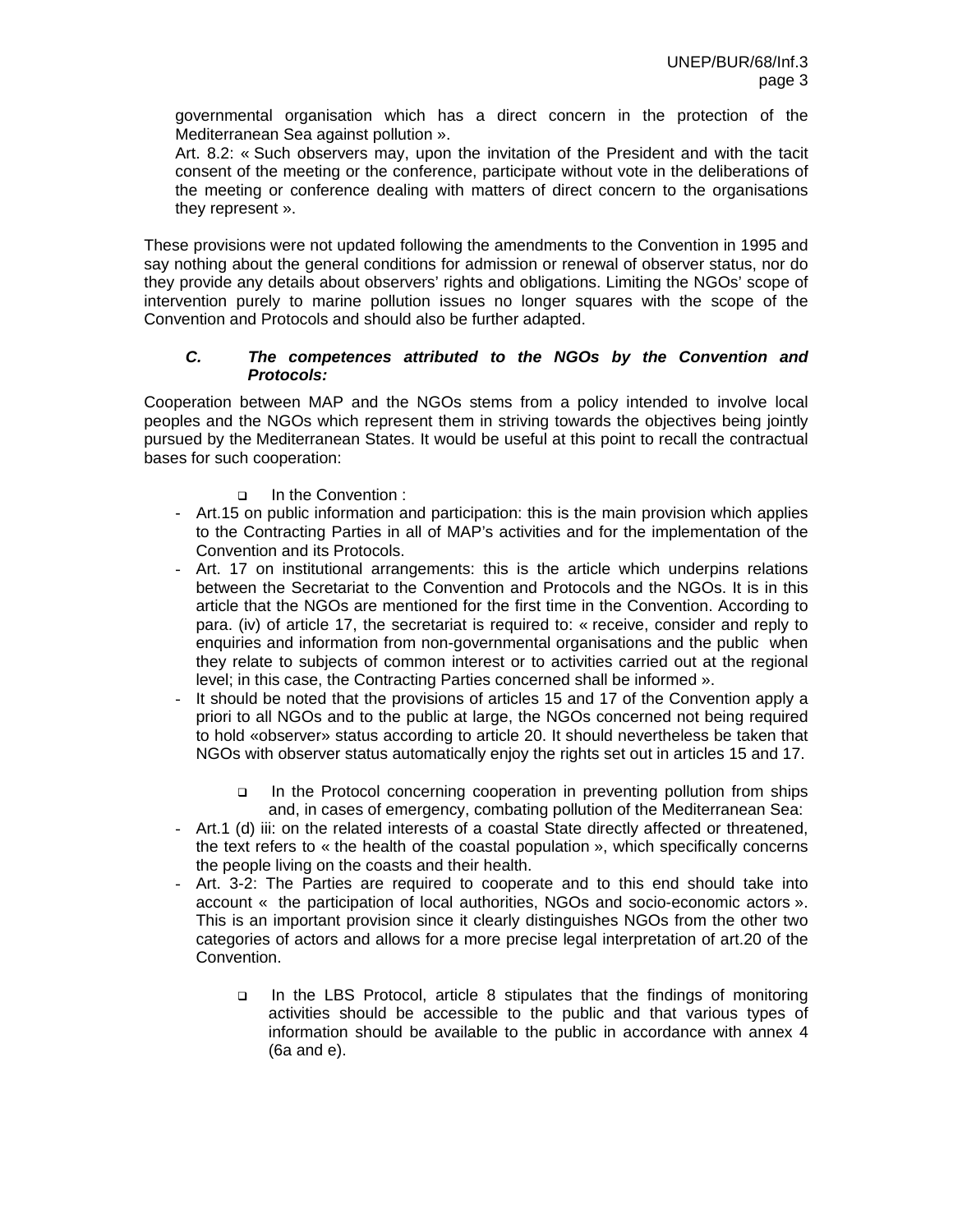- In the Protocol concerning specially protected areas and biological diversity in the Mediterranean:
- Art.7 .2-c: « the active involvement of local communities and populations, as appropriate, in the management of specially protected areas »
- Art.19.1: The Parties shall give appropriate publicity to the establishment of specially protected areas, their boundaries and applicable regulations. The public thereby has a right to certain information.
- Art. 19-2 : The Parties shall endeavour to inform the public in more general terms. Public participation in the appropriate measures including environmental impact assessments should be organised. This refers to the public at large and to «conservation organisations », which are actually NGOs.
- Art. 25-1 (a) the Organisation may assist the Parties in cooperation with the competent NGOs
- Art. 25-1 (g) the Organisation may cooperate with NGOs concerned with the protection of areas and species
- Annex 1 (B-4-c) provides for the existence of a body representing the public, professional and non-governmental sectors and the scientific community involved in the area.

 In the Protocol concerning the Exploration and Exploitation of the Continental Shelf:

- Articles 20.2 and 25 provide for information for the public.

 In the Protocol concerning the trans-boundary movement of hazardous waste

- Articles 12.1 and 12.2 provide for information for the public and for its participation in the procedures.

In the Protocol on Integrated Coastal Zone Management:

- The Preamble invites partnership with the various actors concerned
- Art. 3.3 establishes the requirement to inform populations and any relevant actor of the geographical coverage of the Protocol
- Art.6-d establishes the adequate and timely participation in a transparent decisionmaking process by local populations and stakeholders as one of the general principles for integrated coastal zone management.
- Art. 14.1 and 2 require the participation of the public concerned and that it be informed.
- Art. 15.2 and 15.3 provide for training, education and public information activities.
- Art. 16.4 provides for the facilitation of public access to information derived from monitoring and observation mechanisms.
- Art. 32.2 stipulates that the Parties, the Organisation and the Centre may jointly establish cooperation with NGOs, which opens the door to the institutionalisation of such cooperation.

It emerges from this overview that cooperation between MAP and the NGOs is based on widely-scattered provisions, the fundaments of which are to be found in articles 15, 17 and 20 of the Convention. In practice, however, the distinction between « the public » and « the NGOs » should not always be taken literally, since NGOs are simply an expression of the public having come together within an association. Sometimes though a clear distinction should be drawn between the two categories, particularly as far as the details of each of their rights and duties are concerned. These provisions in the Convention are intended to apply to all MAP activities within each of the Protocols mentioned explicitly in articles 15 and 17 and implicitly in article 20. Moreover, each Protocol (with the exception of the Protocol concerning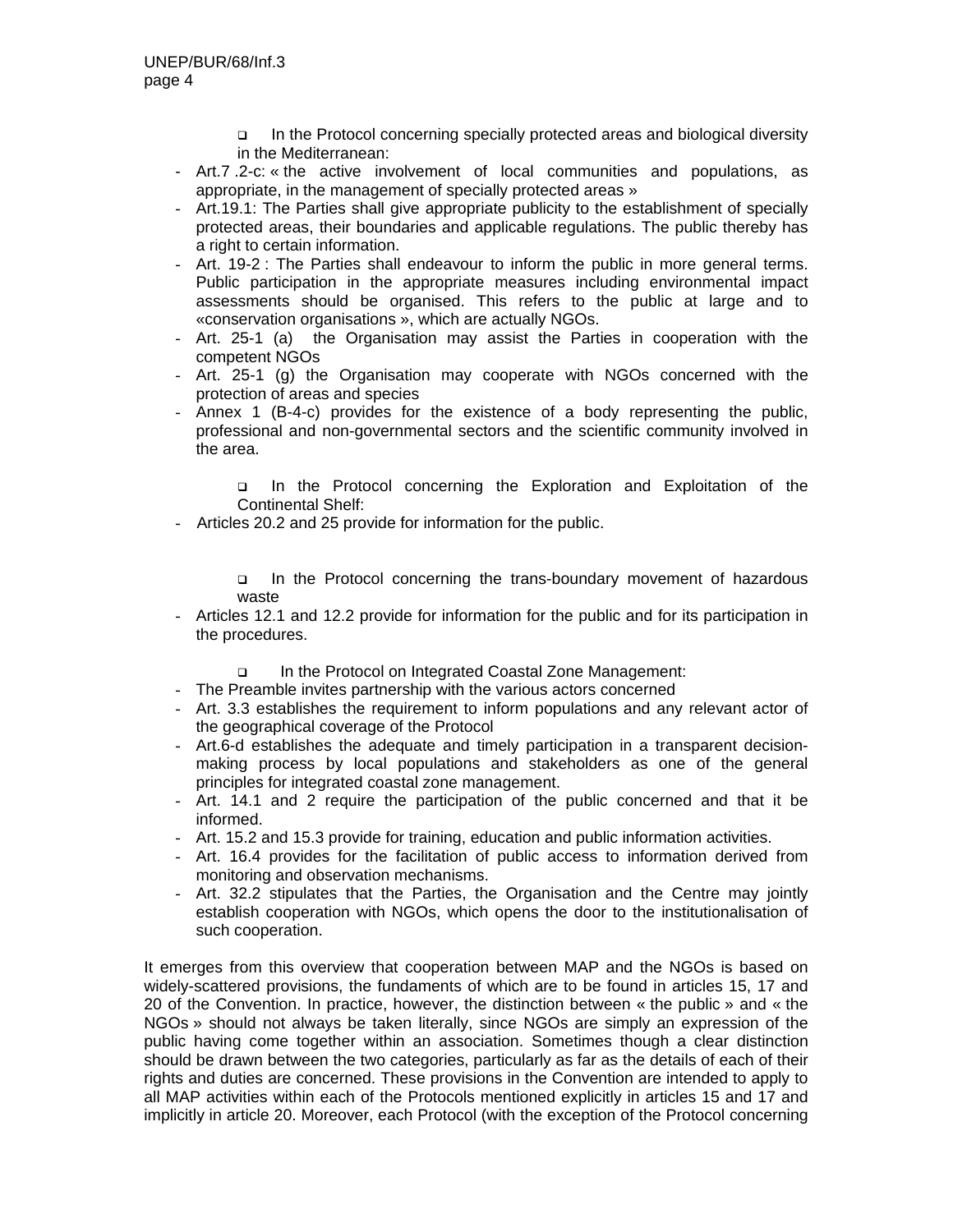Specially Protected Areas) contains a provision according to which « the provisions of the Convention relating to any Protocol shall apply with respect to this Protocol ».

There is a further distinction which should be borne in mind. It concerns the relations with the public or the NGOs for which the States as Parties to the Convention and Protocols are directly responsible, as opposed to those relations with the public and NGOs for which the Organisation, secretariat and Centres are responsible and which come under the Rules of Procedure. The latter case only concerns articles 17(iv) and 20.1(b) of the Convention, articles 8.1-B and 8.2 of the Rules of Procedure, article 25.1(a) and 25.1(g) of the Protocol concerning Specially Protected Areas, articles 15.2 and 32.2 of the Protocol on Integrated Coastal Zone Management. Whilst bearing this distinction in mind, too much store should not be laid by it in that any activities undertaken for or with the NGOs and the public contribute to the implementation of the Convention and Protocols. In any case, requests or activities conducted by the NGOs and the public target the enhanced implementation of the Convention and Protocols in the States as well as in the region as a whole. Care should be taken in future proposals to ensure that the partnership with the NGOs genuinely stems from the joint will of the Parties and the Organisation.

# **2. MAP programmes and policies related to the partnership with the NGOs**

When the first Mediterranean Action Plan (MAP) was adopted at the intergovernmental meeting held in Barcelona in 1975, point III.5 of the final declaration simply stated that for the conference of plenipotentiaries responsible for adopting the Barcelona Convention and its Protocols in 1976, observers would be invited in accordance with UN practices.

Thus at the outset of MAP, NGO participation came under the common law of the United Nations. In its original 1976 version, the Barcelona Convention made no mention whatsoever of NGOs, although this did not prevent them being granted observer status in the Rules of Procedure adopted in 1979.

The Genoa Declaration on the  $2<sup>nd</sup>$  Mediterranean decade (at the 4th meeting of the Parties, 9-13 September, 1985) refers to the role of the NGOs in two paragraphs:

-12 « recognize that the support of the non-governmental organisations is essential for the full achievement of the goals of MAP »

-13 « consider that the protection of the Mediterranean requires major support of governments' efforts … by the NGOs, local authorities, industries and the scientific community ».

This led the  $5<sup>th</sup>$  meeting of the Contracting Parties (Athens, 1987) to introduce under point 127 of its 1986-1995 programme the setting up of a Mediterranean NGO forum as of 1988 with the assistance of MAP, the EEB and the Contracting Parties.

In 1989, the  $6<sup>th</sup>$  meeting of the Contracting Parties in Athens adopted the afore-mentioned amendment to the Rules of Procedure on art.8.1-B, extending NGO rights to cover participation in meetings of the technical committees.

At the Med 21 Conference on sustainable development in the Mediterranean in Tunis on 1<sup>st</sup> November 1994, the Agenda Med 21 was adopted, chapter XXVII of which on strengthening the role of NGO partners towards sustainable development stipulates in point 7 that:

 « MAP should better define the representation of NGOs at meetings of the Contracting Parties or more specialised meetings held within the MAP framework or with its support ».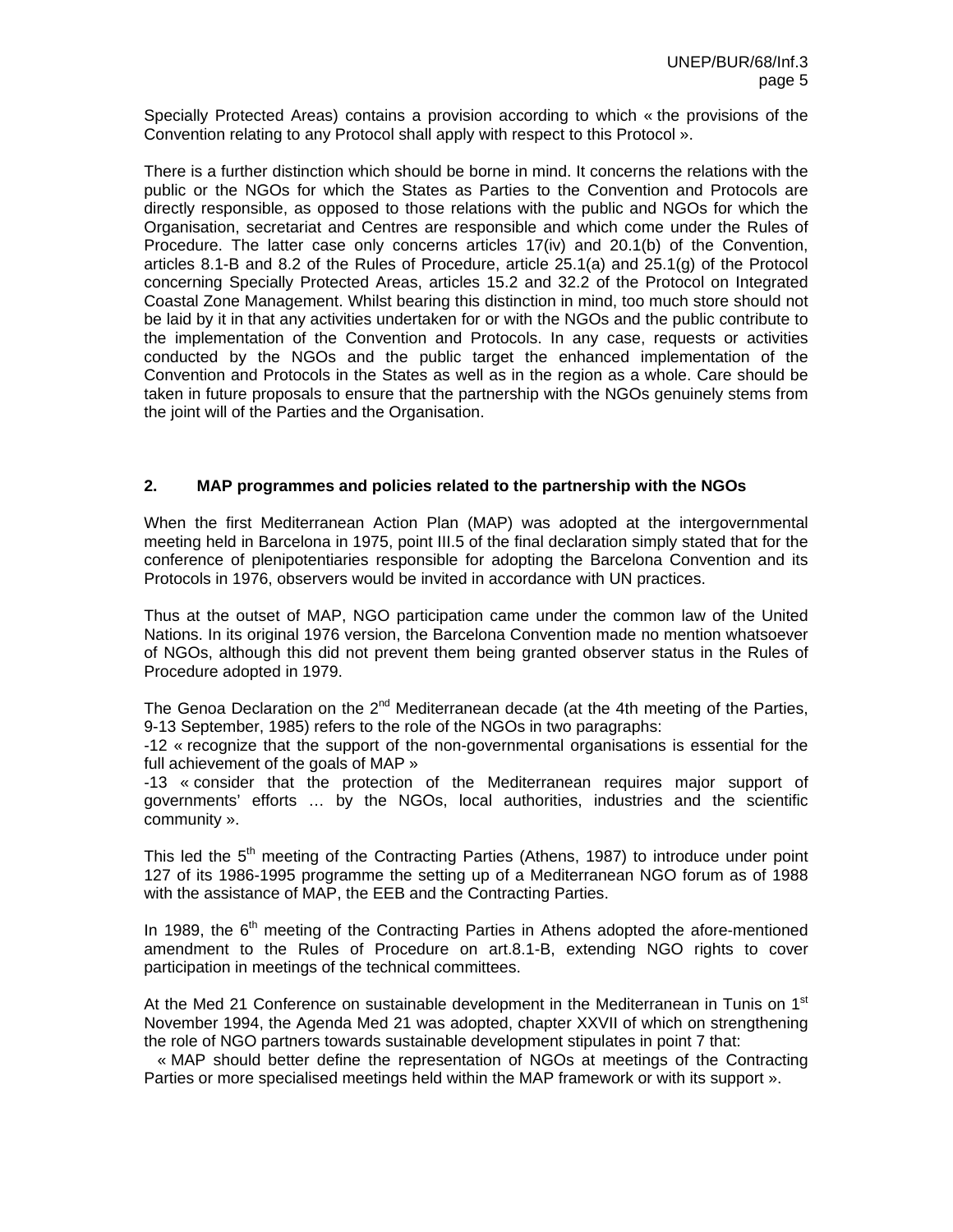The same document advocates MAP drawing up a list of NGOs active in the Mediterranean distinguishing, as we will also recommend, between international, regional and national (even local) NGOs.

It was in 1995 at the 9<sup>th</sup> meeting of the Contracting Parties that NGO eligibility criteria in MAP were expressed, apparently for the first time (annex XIII, appendix II and « MAP cooperation with the NGOs » UNEP (OCA) MED IG. 5/11).These criteria were completed at the extraordinary meeting of the Parties in Montpellier (July 1996), the 10<sup>th</sup> ordinary meeting in Tunis in November 1997 and at the meeting of the Bureau in Tunis in March 1998.

In his statement to the 9<sup>th</sup> meeting of the Parties in Barcelona in 1995, Lucien Chabason, the Coordinator of MAP, had the following to say:

« Over the past 20 years, the role of the NGOs has grown considerably. They are amongst us and are active, providing a valuable contribution not only to our work, but also in awakening environmental awareness in the various countries »

It therefore took MAP phase II, adopted on  $10<sup>th</sup>$  June 1995, for the need for public awareness raising, information and participation to be put forward. It was decided to:

« Ensure, through the Coordinating Unit and Regional Activity Centres, that all relevant IGOs and NGOs have appropriate access to information concerning MAP, and actively participate in MAP activities accordingly (point I. 4 of the Action Plan) », which in the institutional arrangements is expressed in the following terms:

« The Coordinating Unit maintains relations and coordinates its activities with international and non-governmental organisations ». It should be noted here that international intergovernmental and non-governmental organisations are established on the same footing.

In the Barcelona Resolution on the Environment and Sustainable Development of the same date, adopting MAP Phase II, the States:

- Decide to « enhance the support and involvement of international, regional and national NGOs and the public» (point 1)
- Request « the Mediterranean Commission on Sustainable Development, in which NGOs will be duly represented… » (point 12)
- Invite « all social and economic actors concerned, especially local communities, the scientific and educative community, companies and non-governmental organisations to associate themselves with the implementation of the Mediterranean Action Plan Phase  $II \times$  (point 13).

The recommendation for 1996:

- invites the secretariat to continue and enhance cooperation and coordination with the competent NGOs
- approves the proposal to cooperate with the NGOs or guidelines

By way of confirmation of this resolution, on  $10<sup>th</sup>$  June 1995 the amendments related to the NGOs were made to the Barcelona Convention with the afore-mentioned articles 15, 17.4 and 20.

As of the 1990s, joint NGO action started to develop. Thus in Barcelona in 1998, a hundred NGOs launched a campaign for the ratification of the Convention and its Protocols. This campaign was referred to during the general discussion at the 11<sup>th</sup> Conference.

The habit was then established of convening the NGO observers for a preparatory meeting before the Conferences of the Parties, as was the case before the 11<sup>th</sup> meeting of the Parties in Malta in 1999. This allows them to coordinate and possibly produce a joint declaration which is distributed to the States during the Conference of the Parties.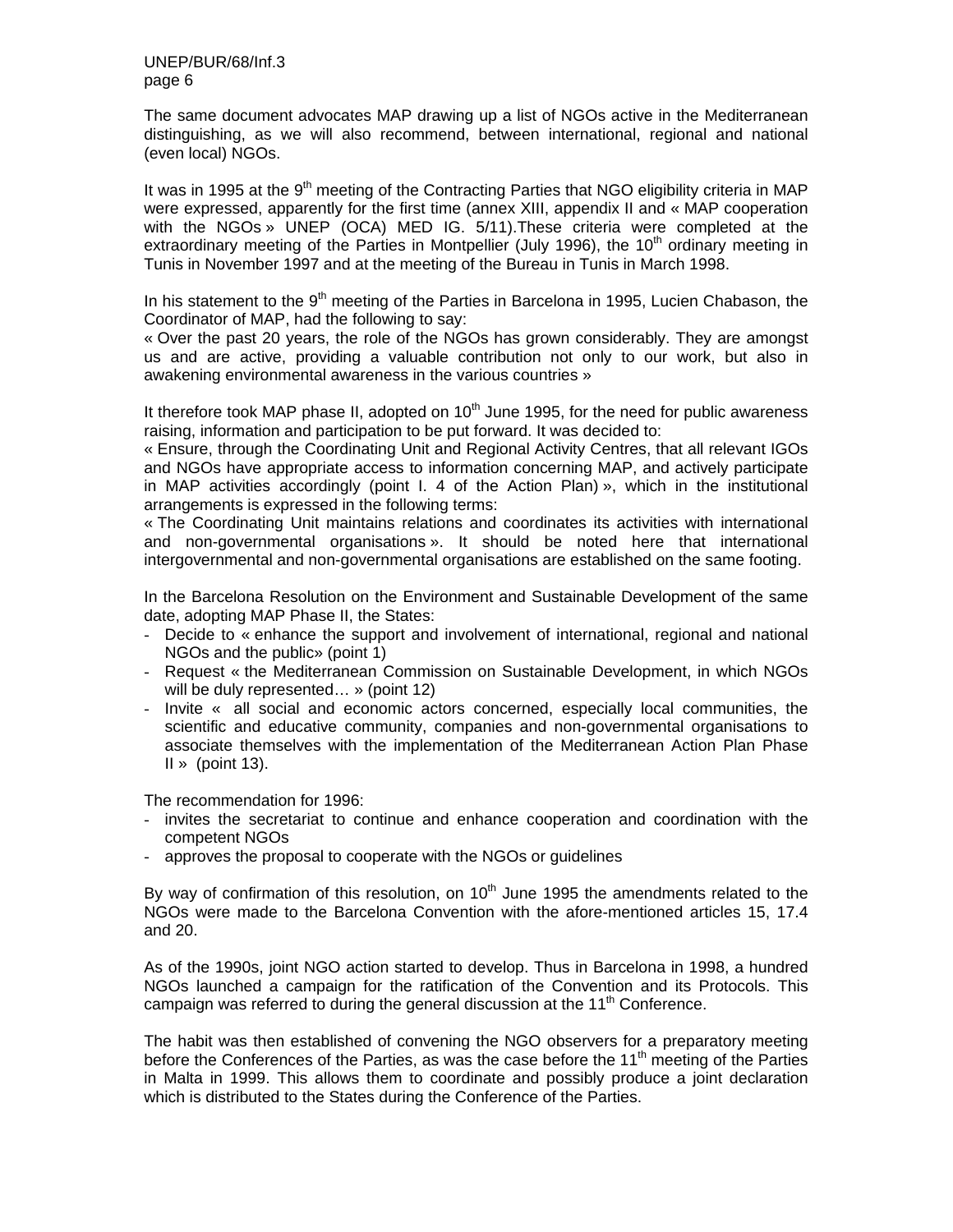Given the scale of NGO participation in MAP activities, the  $10<sup>th</sup>$  meeting of the Parties in Tunis in 1997 decided to put some methodological thought into NGO participation in MAP and to set up a working group of the Contracting Parties to this end. The group met in October 1998 and made various proposals which were examined by the Bureau and the focal points. A trainee, Sandrine Scardigli, conducted a survey, sending out a questionnaire to the NGOs and RACs and putting forward proposals to improve the MAP/NGO system of working together (report in « MAP/NGO collaboration, an overview » UNEP(OCA)MED WG 147/inf 4). This gave rise to the Recommendation on MAP/NGO cooperation, adopted by the Contracting Parties in Malta in October 1999. (Report of the 11<sup>th</sup> ordinary meeting, annex IV, appendix V). The document sets out the objectives of cooperation, the methods of work and new methods for selecting NGO partners. It does not clearly specify whether these NGO partners are also NGO observers according to the Rules of Procedure. The two seem to be mixed up. It does, however, specify that the selection criteria are the same as those used to choose members of the Mediterranean Commission on Sustainable Development (MCSD).

On the basis of the 1999 Recommendation a consultant, Mr. Nejib Benessaiah, was asked to give some thought to the strategy for mutual cooperation with the NGOs. He presented his conclusions to the Bureau meeting in Damascus on 1st November 2000 (report: UNEP/BUR/56/inf.4 of 11 October 2000). Besides the lines suggested for a fresh strategy aimed at paying more attention to the NGOs from the South and East, this study also produced proposals on the criteria for selecting and admitting NGOs. The criteria then in existence were:

- 1. relevance of the NGOs aims and activities to MAP's objectives as expressed in the Convention and Protocols
- 2. Existence of terms of reference, a work programme and an elected bureau
- 3. NGO headquarters established in a Mediterranean country for at least 2 years
- 4. Indication of what contribution the NGO could make to MAP policy.

At the end of a complex, quantified study based on a questionnaire and interviews, the consultant proposed some new criteria. In actual fact, these new criteria are more related to the conditions for re-examining partnership status than to the initial selection of a new candidate:

- 1. regularly informing MAP
- 2. involvement in active Mediterranean networks
- 3. contribution to MAP projects
- 4. involvement in MAP activities
- 5. dissemination of MAP activities

At subsequent meetings of the Parties the revised list of MAP partners has always been approved following scrutiny by the Bureau. NGOs have on occasion exceptionally been removed from the list (10<sup>th</sup> meeting of the Parties, Tunis, 1997). Real limits to their rights have given rise to objections as at the  $9<sup>th</sup>$  meeting of the Parties in Barcelona in 1995, where an objection was expressed on behalf of the NGOs present at the fact that the NGOs were not allowed to take part in the discussion of the amendments to the Barcelona Convention, the Dumping Protocol, the Protocol concerning specially protected areas and the Barcelona Resolution.

The NGO admission criteria were further amended in application of the recommendation approved at the 12th conference of the Parties in Monaco in 2001 (annex 1, appendix 2). It is specified that these new criteria will apply to the inscription and maintenance on the list of partners.

The Recommendation approved at the  $13<sup>th</sup>$  meeting of the Parties (Catania 2003) in its point I.A.4.2 « NGOs and other partners » decided that as soon as possible the Bureau would examine the requests for inclusion on the list following consultation with the Parties and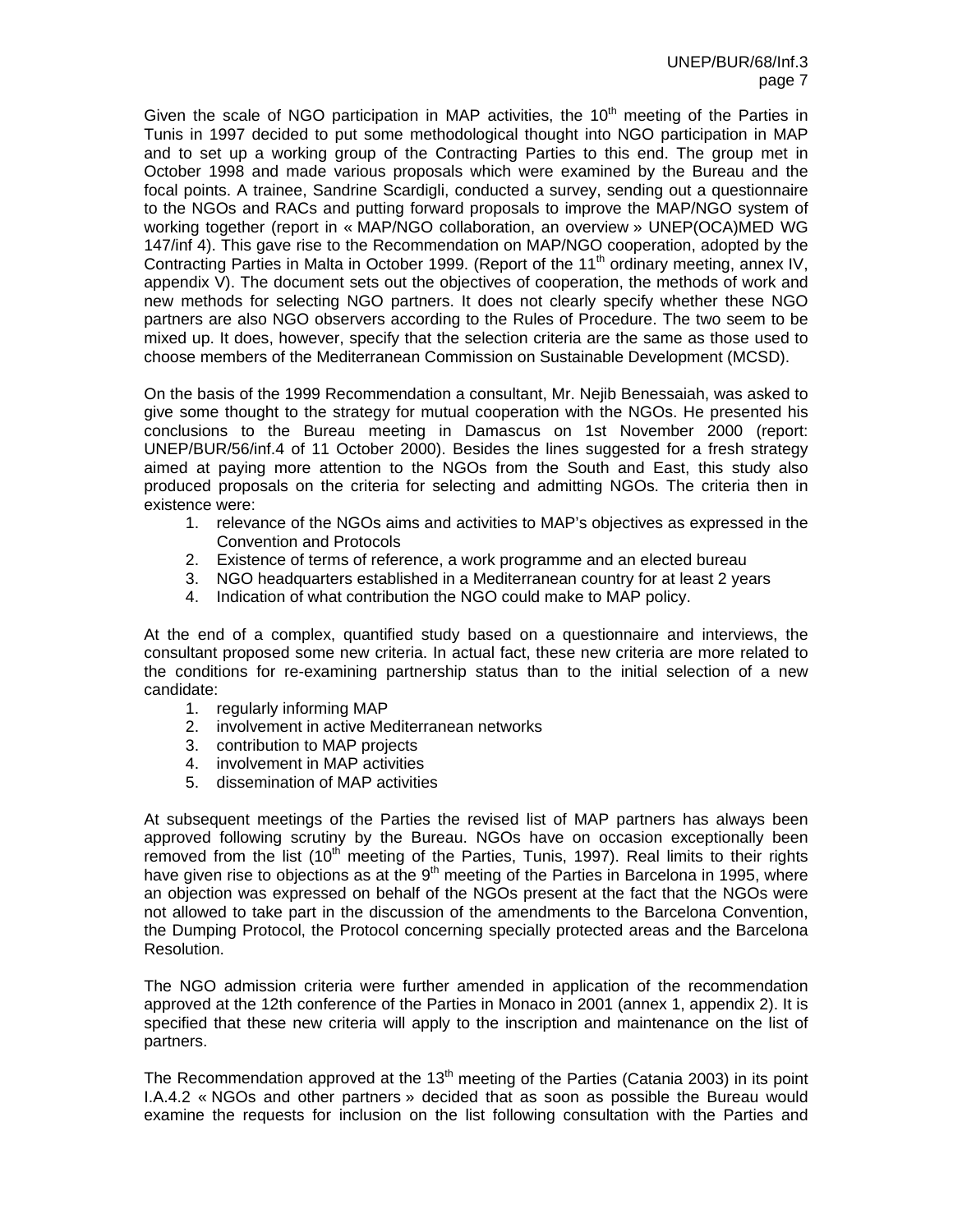would inform the Parties at the first opportunity of any change to the list. The same Recommendation called for « the enhancement and facilitation of the participation of civil society in the meetings of the Contracting Parties ». The secretariat is invited to strengthen its cooperation and assistance to NGOs included on the list of MAP partners, giving priority to those active in the East and South of the Mediterranean.

The 2004-2007 strategic directions of the regional seas programme clearly share the same thrust, aiming to: para.2 « Enhance the sustainability and effectiveness of Regional Seas Programmes… through involving civil society and the private sector. » (6th meeting of the Regional Seas Convention, 30 Nov-2 Dec, 2004, Istanbul).

 At the meeting of the Bureau in Genoa in 2004, the secretariat expressed its wish to draw up and implement a more proactive cooperation strategy with the regional and international institutions and the NGOs.

The Recommendation from the  $14<sup>th</sup>$  meeting of the Parties (Portoroz, 2005) requests the secretariat:

- 1. To further strengthen cooperation and assistance to Mediterranean NGOs included on the list of MAP partners, giving priority to those active in the East and South of the Mediterranean.
- 2. To involve NGOs in MAP activities, and at the same time support their initiatives in favour of Mediterranean environmental issues, and encourage other NGOs to become MAP partners.

In its decision IG 17/5, the  $15<sup>th</sup>$  meeting of the Parties in Almeria in January 2008 approved some rules of governance, including:

- For the Coordinating Unit's mandate: liaising with NGOs, local authorities and private actors about matters of horizontal relevance to the Barcelona Convention and its Protocols and strategies, particularly on matters concerning legal issues and general policy.
- For the regional activity centres' mandate: to indicate mechanisms for developing and maintaining working partnerships among MAP components and other key MAP stakeholders, e.g. NGOs.
- For the focal points: Liaising with NGOs concerned with MAP activities
- For the focal points of the various RACs: liaising with NGOs.

# **3. The Mediterranean Commission on Sustainable Development (MCSD) and the NGOs**

The Mediterranean Commission on Sustainable Development was set up following the recommendation from the Tunis ministerial conference, approved by the Barcelona conference of plenipotentiaries in June 1995. It was established as an advisory body entrusted with making proposals within the MAP framework.

The constitutive documents for the Mediterranean Commission on Sustainable Development, which were adopted in Monaco at the 4th meeting of the MCSD in October 1998 (UNEP (OCA) MED WG. 140/ inf.4) stipulate the presence of NGOs within this advisory body. This is a huge step forwards for the NGOs, since from being observers within the instances of MAP, they become members of one of MAP's bodies. Indeed, according to point 5 of the "terms of reference", the MCSD is composed of 35 members including representatives of « NGOs working in the fields of environment and of sustainable development ». They are on an equal footing with the representatives of the Contracting Parties. Point 14 of the terms of reference stipulates that: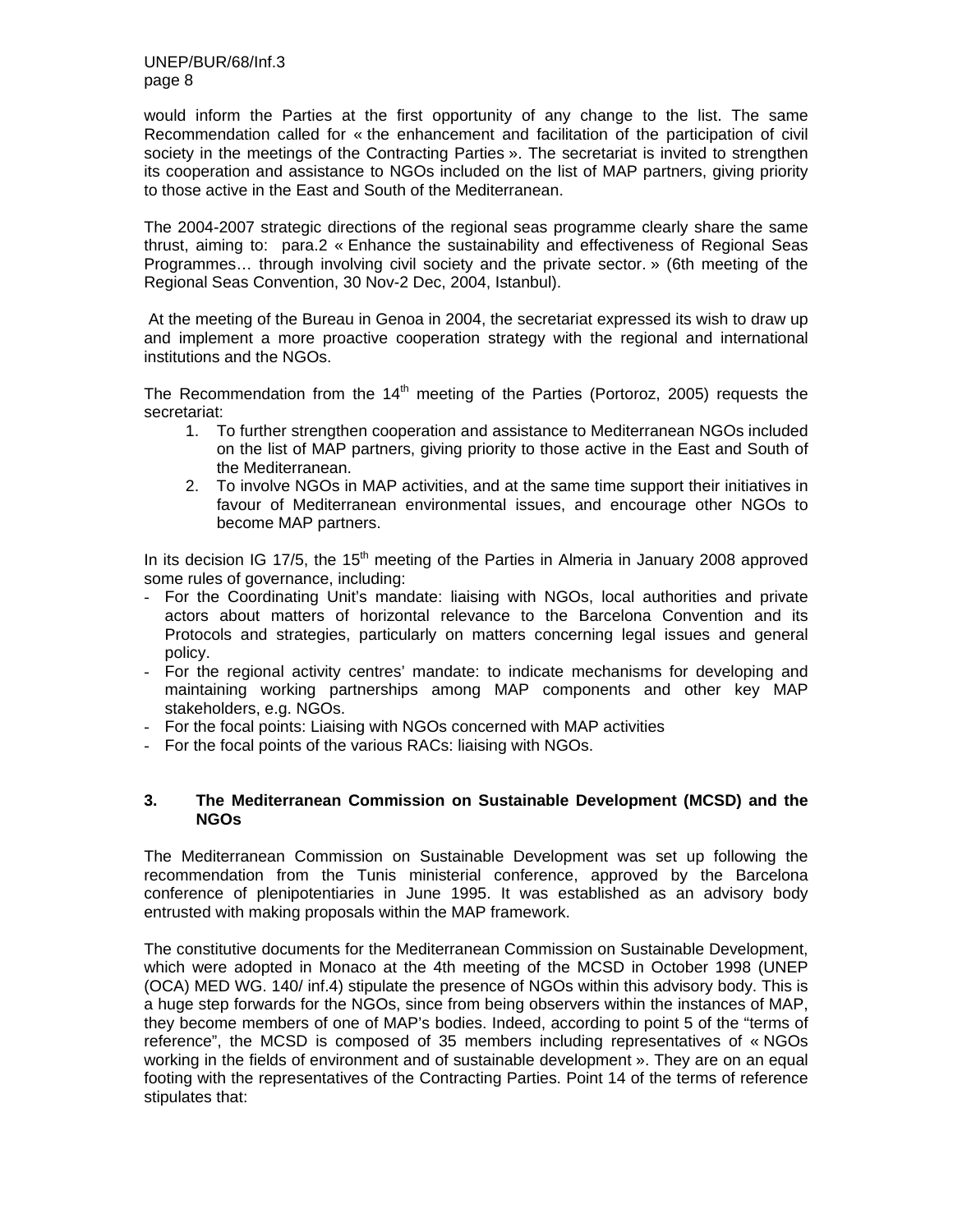« The Commission shall, through the Secretariat, enhance the dialogue with, and the participation of, relevant NGOs and the independent sector, and receive and analyse their inputs within the context of the overall implementation of the Mediterranean regional strategy for sustainable development ».

The Commission's composition provides seats not only for the NGOs but also for the local authorities and socio-economic players. The NGOs are entitled to 5 seats for representatives and 5 for alternates, as are the other two groups of members. NGOs are appointed for two years on the basis of the existing criteria and lists of MAP partners. The important selection of NGOs sitting on the MCSD is not tempered by the possibility of non-member NGOs being granted observer status at MCSD meetings, since the MCSD's rules of procedure provide for observers (art. 5). This issue should also be dealt with in the final report of this study. It was raised at the extraordinary meeting of the Parties in Montpellier in 1996 (p.12 and para. 69).

Partnership with the NGOs also raises questions within the actual MCSD framework. The decision was actually taken to convene a working session of the NGO networks in Madrid on  $17<sup>th</sup>$  and  $18<sup>th</sup>$  January, 2004, in order to enhance NGO participation in the MCSD and the MSSD. The conclusions of this meeting were discussed at the  $9<sup>th</sup>$  meeting of the MCSD and Friends of the Earth made a presentation about NGO involvement in the MSSD.

At the  $14<sup>th</sup>$  meeting of the Parties in Portoroz in 2005, a proposal from the secretariat was adopted on admitting the main groups within the MCSD (UNEP (DE) MED IG 18/12). This has given rise to an odd sort of selection regime with specific criteria for NGOs seeking a seat in the MCSD. It is important that these criteria should be harmonised with those which apply to observer status.

 Turning to the strategic assessment of the general framework of the Barcelona Convention, which was presented at the 13<sup>th</sup> meeting of the Parties in Catania in 2003:

« Cooperation with civil society and NGOs has evidently improved these last years. However, cooperation with business and private companies is still very limited and remains one of the most critical issues within the context of the MCSD. Cooperation with the scientific and academic community is steadily improving ». (UNEP(DEC)MED IG 15/inf.5).

# **4. An orderly inventory of MAP's NGO partners**

It is difficult to establish the exact number of NGOs with MAP partner status, because it would appear that some documents have mixed up NGO observers and MAP NGO partners (in general or for one RAC or another) which are not observers. Apparently, the distinction made in the list of partners drawn up in 1998 (UNEP(OCA)/MED WG. 147/inf.3) between list A- NGOs present as observers- and list B- associated thematic NGOs- is not relevant and is a source of legal confusion. Both groups actually enjoy observer status, but their degree of geographic and/or thematic involvement differs. This issue will need to be clarified in the future.

Even in the list of partners there are some unfortunate mistakes: in the list of participants at the  $14<sup>th</sup>$  meeting, for example, the Maltese NGO  $\cdot$  International Ocean institute » is included amongst the United Nations institutions and other intergovernmental organisations, whereas it would seem to be an NGO which figures on the 1998 and 2008 NGO list. In the list of participants at the 15th meeting in 2008, an NGO- CEFIC- Eurochlore- is included amongst the international institutions and intergovernmental organisations, whereas it is on the 2008 NGO list. Conversely, an organisation which does not feature on any of the NGO lists appears on the list of intergovernmental institutions, whereas its title « Mediterranean Union of Confederations of Enterprise» would lead one to presume that it is a regional economic organisation based in Lebanon, most likely a professional association. More seriously still, an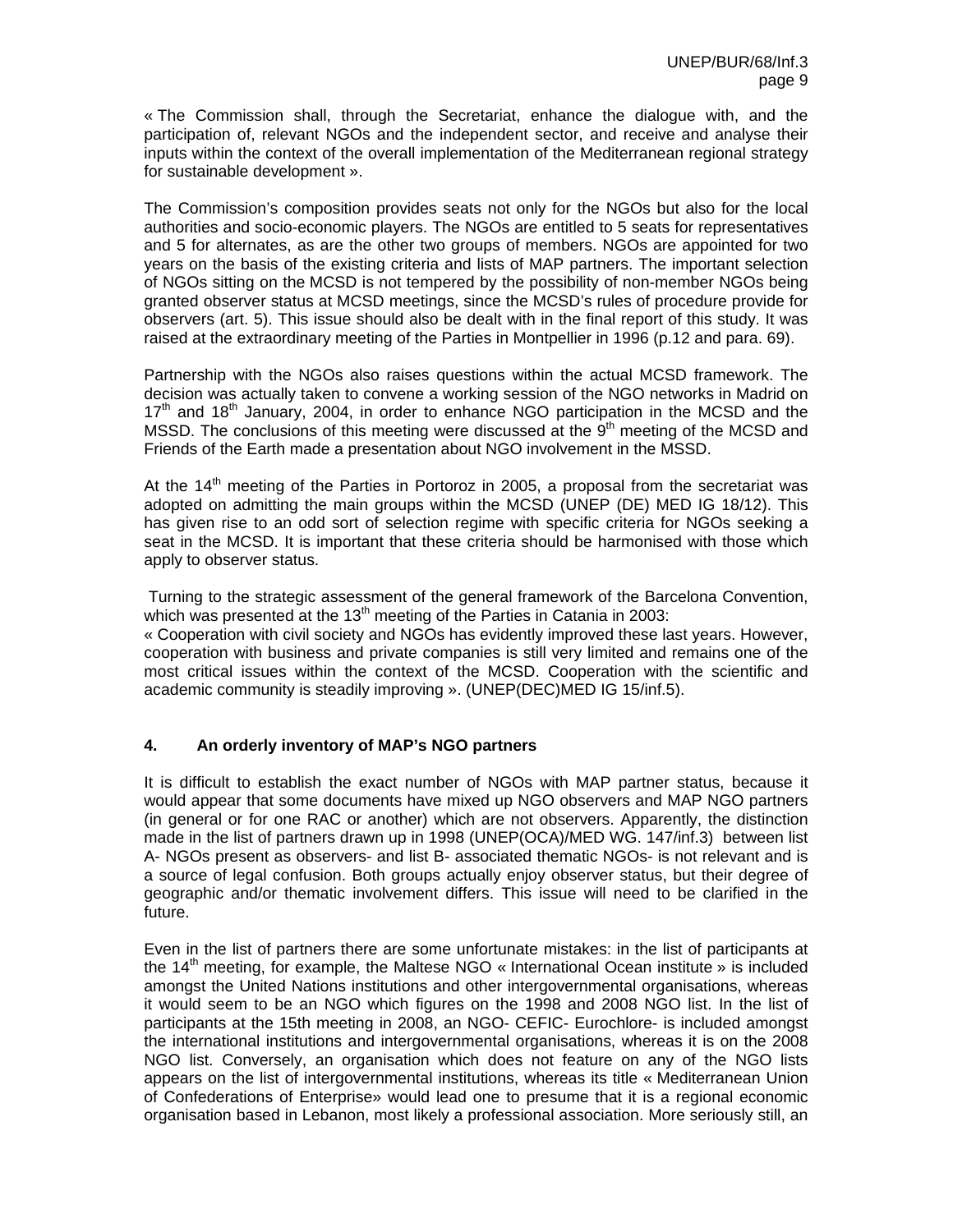intergovernmental organisation established by treaty- the International Centre for Advanced Mediterranean Agronomic Studies or CIHEAM- is wrongly included in the 2008 NGO list.

It is decidedly strange from a legal point of view to see in the report from the 14th meeting that the list of participants includes a list of NGOs followed by a list of « observers », which are also NGOs, with no explanation for this distinction. The two organisations mentioned feature neither on the 1998 NGO list, nor on its 2008 version. Either they held observer status between 1998 and 2005, in which case they should have been on the NGO list, or they do not hold observer status and should therefore not be under this heading but rather under "guests", although the rules or procedure do not provide for any such heading. The Spanish NGO « instituto universitario de ciencias ambientales » (SDA/ELS) which was listed as an observer in 1998 is no longer there in 2008. Did it withdraw or was it struck off?

Over the past ten years there has been little change in the total number of NGOs with observer status and thereby seen as MAP partners:

1998: 71 NGOs (30 of them having an effective role according to the afore-mentioned study by S. Scardigli)

2000: 81 NGOs (44 of them apparently with an effective role according to the aforementioned report by Mr. Néjib Benessaiah)

2008: 79 NGOs (strangely, the focal points meeting in Madrid in October 2007 announces 86 partner NGOs, p.21 of (UNEP-DEPI)MED WG 320/21)whilst the list drawn up for the same meeting mentions 78 (UNEP(DEPI)MED WG 320 inf.8). In reality, going by the list circulated in Almeria in January 2008, leaving out CIHEAM because it is an intergovernmental organisation, there are 79 NGO observers.

After the Rio Conference in 1992, there was a sharp increase in the number of NGOs effectively attending the meetings of the Contracting Parties, with major downwards variations:

4th meeting (1985): 8  $6<sup>th</sup>$  meeting (1989): 9  $7<sup>th</sup>$  meeting (1991): 9 9th meeting (1995): 30 Extraordinary meeting (1996): 22 10<sup>th</sup> meeting (1997): 21 11<sup>th</sup> meeting (1999): 17  $13^{th}$  meeting (2003): 24  $14^{th}$  meeting (2005):16  $15<sup>th</sup>$  meeting (2008):15

In the 1998 « directory of MAP partners » (UNEP (OCA)/MED WG.147/inf.3), a distinction was made between two categories of NGOs:

- List A of NGOs, deemed entitled to take part in MAP meetings with observer status because a priori their general scope of activities is related to the environment and development
- List B of NGOs with a thematic focus, which would only allow them to participate in certain meetings or specialised activities.

This breakdown does not seem to be generally appropriate and its content is open to criticism when one sees that the « European Fertilizer Manufacturers Association (EFMA) » is listed amongst the NGOs with a general vocation, whereas it is actually highly specialised. Of the 71 NGO observers at the time, 18 were on list A and 53 on list B.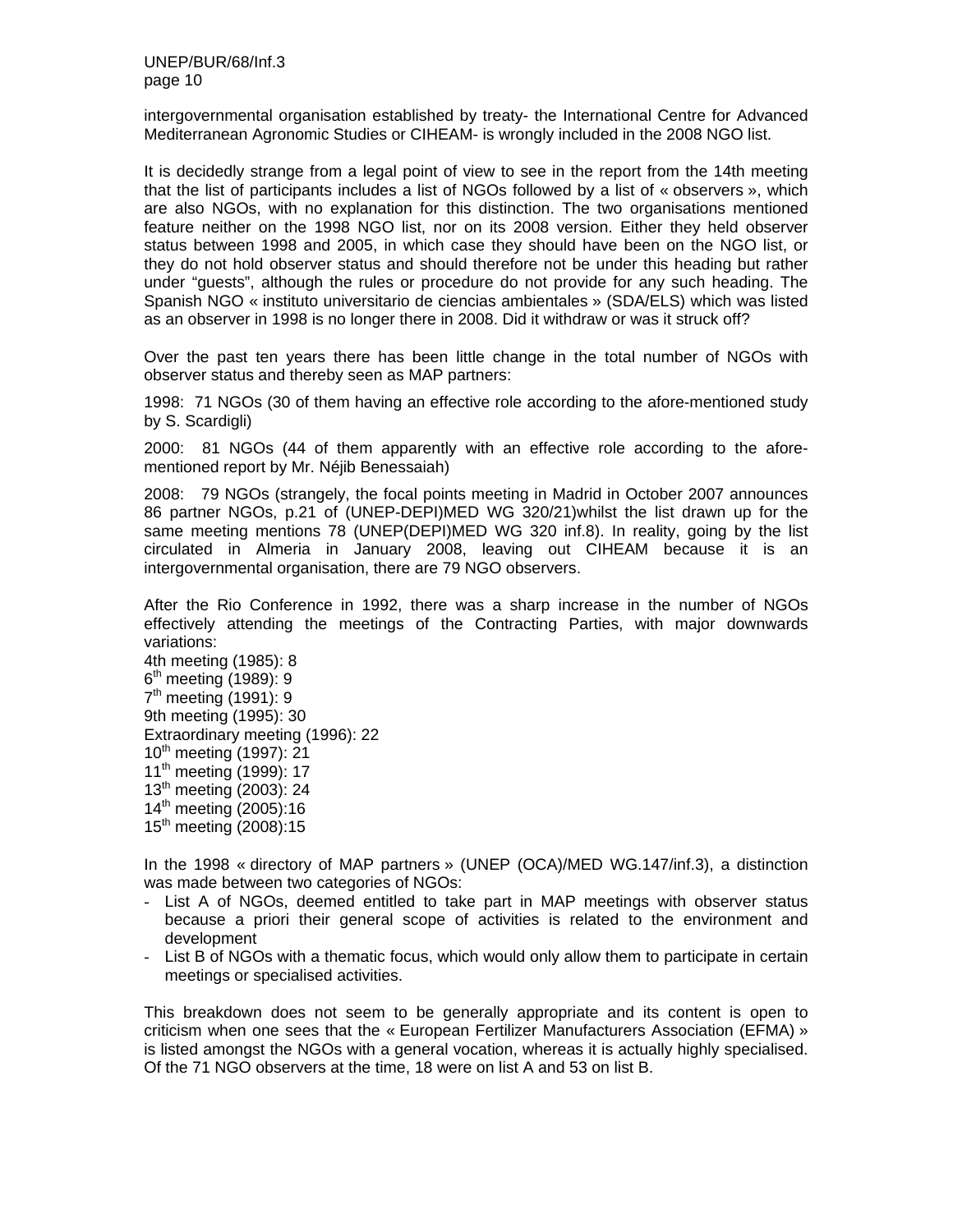The 81 NGOs recorded in the 2000 study break down as follows: 18 international NGOs, 13 national ones, 13 regional, 25 thematic, 9 socio-economic, 2 academic bodies and 1 representing the local authorities.

To better reflect the nature of the NGOs with observer status in 2008, we preferred to divide them into several categories which grossly correspond to their activity, particularly the territorial level thereof, which should be an important criterion for MAP. The « thematic» criterion obviously overlaps with the geographic scope of intervention (international, regional or national). But it is often difficult to guess the real objectives of some NGOs, and sometimes even their scope of activity. Thus the breakdown presented here should be handled with caution, with the possibility of sometimes being able to discuss or better understand the classification if the terms of reference of each NGO were made available.

Based on the list of MAP's NGO partners drawn up on  $14<sup>th</sup>$  December 2007 (UNEP (DEPI)MED IG.17/inf.7), we grouped the NGOs into three categories according to their basic competence:

- 1. NGOs primarily concerned with the environment
- 2. NGOs of a socio-economic nature
- 3. NGOs bringing together local authorities

Each of these categories was then broken down according to its national, regional (Mediterranean) or international vocation.

For the 79 NGOs registered, this breaks down as follows:

- 1. Environmental NGOs:
	- associations with a national vocation : 31
	- associations with a regional vocation : 20
	- associations with an international vocation : 16

total  $= 67$ 

- 2. Socio-economic NGOs:
	- □ associations with a national vocation : 2
	- $\Box$  associations with a regional vocation : 3
	- associations with an international vocation : 6
		- total  $= 11$
- 3. Local authority NGOs:
	- association with a regional vocation :1

total  $= 1$ 

general total  $= 79$ 

When added together, this gives us 33 NGOs with a national vocation, 24 regional and 22 international ones.

A handful of these NGOs are of a markedly scientific and academic nature, which distinguishes them from the NGOs in the field. Of 79 NGOs, 9 can be taken as scientific and academic, although that almost certainly includes some mistakes.

If we were to split the list of 79 NGOs into those which are specialised and "others" in the spirit of the 1998 A and B lists, for 2008 this would give us:

 General NGOs: 39 Specialised NGOs: 40 Total= 79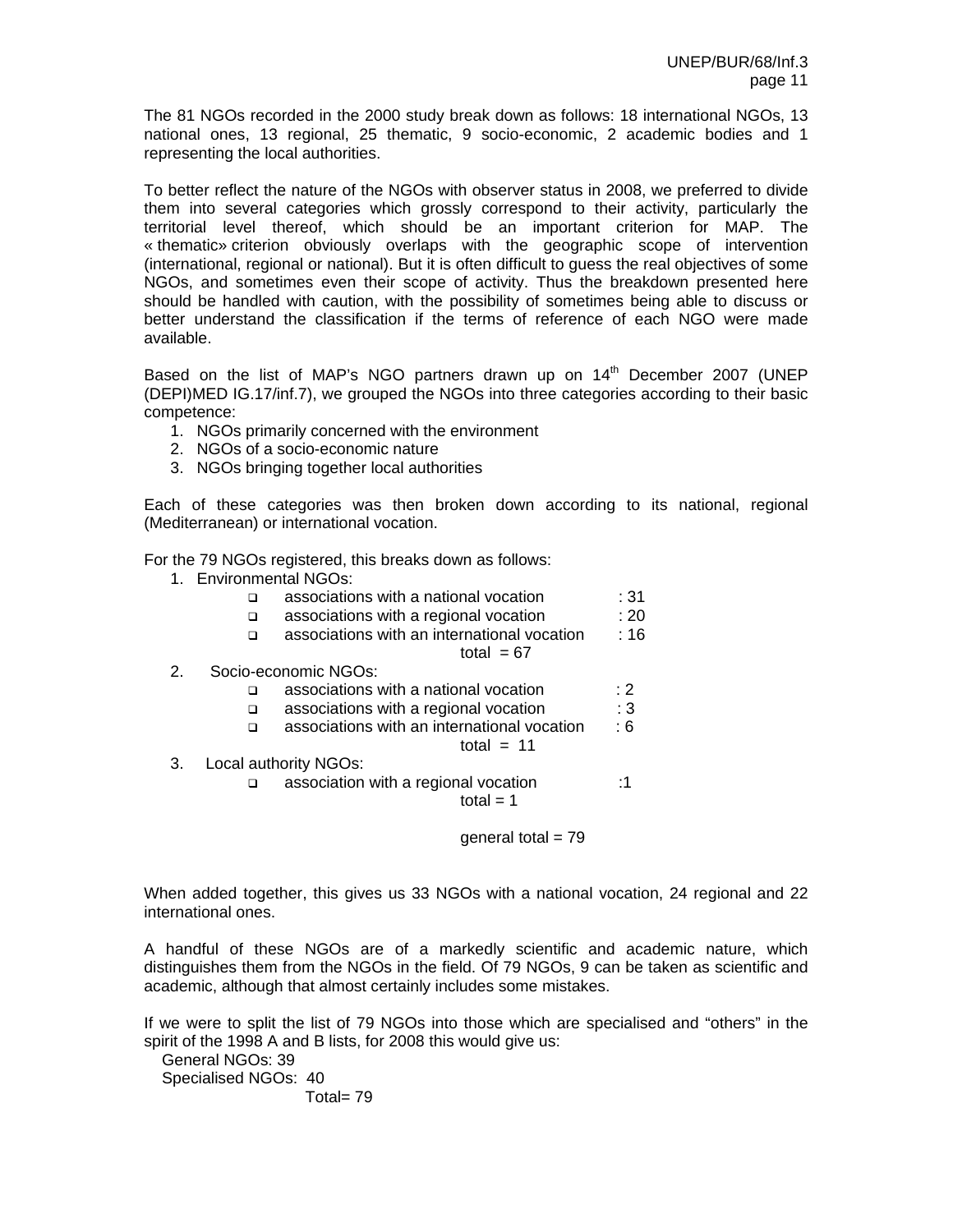Finally, the NGOs can be broken down according to their statuary base, which of course in no way pre-empts their regional or international vocation:

- States Party:
	- Albania : 2
	- Algeria : 1
	- Cyprus : 2
	- $\bullet$  Egypt : 2
	- France : 13
	- Greece : 12
	- $\bullet$  Israel : 2
	- Italy :11
	- Lebanon : 3
	- Libya :1
	- Malta :2
	- Monaco : 2
	- Morocco : 1
	- Syria : 2
	- Spain : 5
	- Tunisia : 2
	- Turkey : 6

The States to the North have 45 NGOs.

The States to the South and East have 24 NGOs.

The imbalance becomes greater if the NGOs headquartered in the Non-Party States to the North are added to the States Party to the North.

- Non- Party States
	- Belgium : 4
	- Netherlands : 2
	- United Kingdom : 3
	- Switzerland :1

States to the North: 55 States to the South and East: 24 In the 2000 breakdown, there were 57 in the North and 24 in the South and East.

A meticulous check and a revision of the NGO partner list would appear to be essential in order to correctly identify those which are effectively observers, and to distinguish them from the intergovernmental organisations which also hold observer status. The date on which their observer status was recognised should also be mentioned for each NGO, along with the date of renewal if in the future we establish a limited duration for the status of observer.

# **5. State of the budget granted for NGO participation**

It is very difficult to establish an exact picture of the budget earmarked for the NGOs. The budget tabled at the conferences of the Parties is not detailed enough for that and it would require going through the accounting documents with a fine toothcomb. It is, moreover, only a proposed budget rather than actual expenditure. To get an exact overview of MAP's assistance to the NGOs, actual annual expenditure would need to be established by pooling together the various headings involved.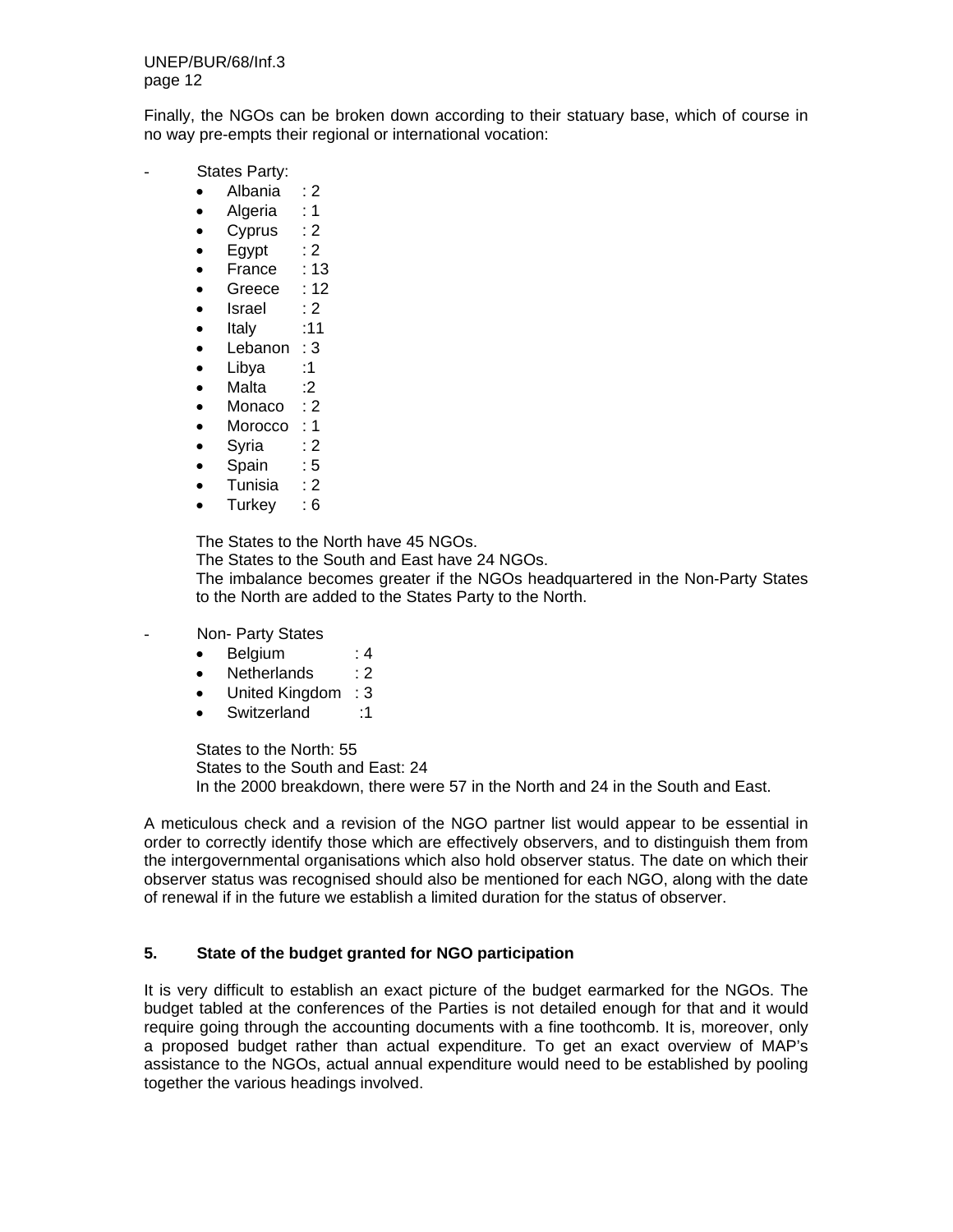The only budget heading regularly mentioned is usually entitled « support to NGOs » and comes under the Coordinating Unit's accounts.

But there is no doubt that the NGOs receive other funds either in the form of travel costs and daily allowances for the meetings attended by the NGOs, or through contracts or commissions with the NGOs for specific information or training services, or under the MCSD budget, where the NGOs are permanently present in a big way. In 2002, for example, 18 memoranda of agreements were signed with the NGOs, to which 106,000 dollars were allotted. In 2003, 6 memoranda were signed to the total tune of 22,000 dollars (coordinator's report, Catania, 2003, p.25).

The amounts earmarked for the NGOs and allocated from the budgets of each of the centres or RACs should also be counted in, these not appearing in the general accounts.

Going only by the headings which make express reference to the NGOs in the published budget, the following changes can be seen under the « support to NGOs » heading. It should be pointed out, however, that this support for the NGOs does not take account of the smaller sum the NGOs can actually expect in so far as, depending on the year, this heading also covers « public awareness raising » (in 1996), or « training and national campaign » (in 1997), « support for information activities concerning the MCSD» (in 1998 and 1999), or « support for NGOs and other important actors » (since 2004).

- 1996 20 000 US \$
- 1997 20 000 US \$
- 1998 22 000 US \$
- 1999 52 010 US \$
- 2000 73 000 US\$ or 39 000 US \$ (+ 50 000 external funding)
- 2001 73 000 US \$ or 34 000 US \$ (+50 000 external funding)
- 2002 60 000 US \$ (+ 50 000 ext)
- 2003 60 000 US  $$ (+ 50 000 \text{ ext})$
- 2004 66 000 euros
- 2005 66 000 euros
- 2006 61 000 euros
- 2007 66 000 euros
- 2008 44 000 euros (11 000 of which meeting participation)
- 2009 36 000 euros (16 000 of which meeting participation)

#### *Conclusion :*

It emerges from this overview that, besides reviewing the criteria, the list is also in dire need of sorting, using a more apt classification based on the international/regional/national distinction. The vocabulary used needs to be harmonised to avoid ambiguity. The NGOs' rights and duties also need to be clarified, better specifying their possible role at the various levels of MAP activity. We should avoid the stumbling block of excessive formalism, which does not preclude stringency and bringing greater clarity to the constitutive documents. In this respect, there will be no escaping the need to revise the rules of procedure, at least as far as the NGOs are concerned, nor to draft new guidelines serving as a charter for the NGOs in MAP.

Account must be taken of:

The vast diversity of NGOs both in terms of their objectives and how they are organised (in the field, scientific, with general or specific focus, purely environmental or socioeconomic, etc.…)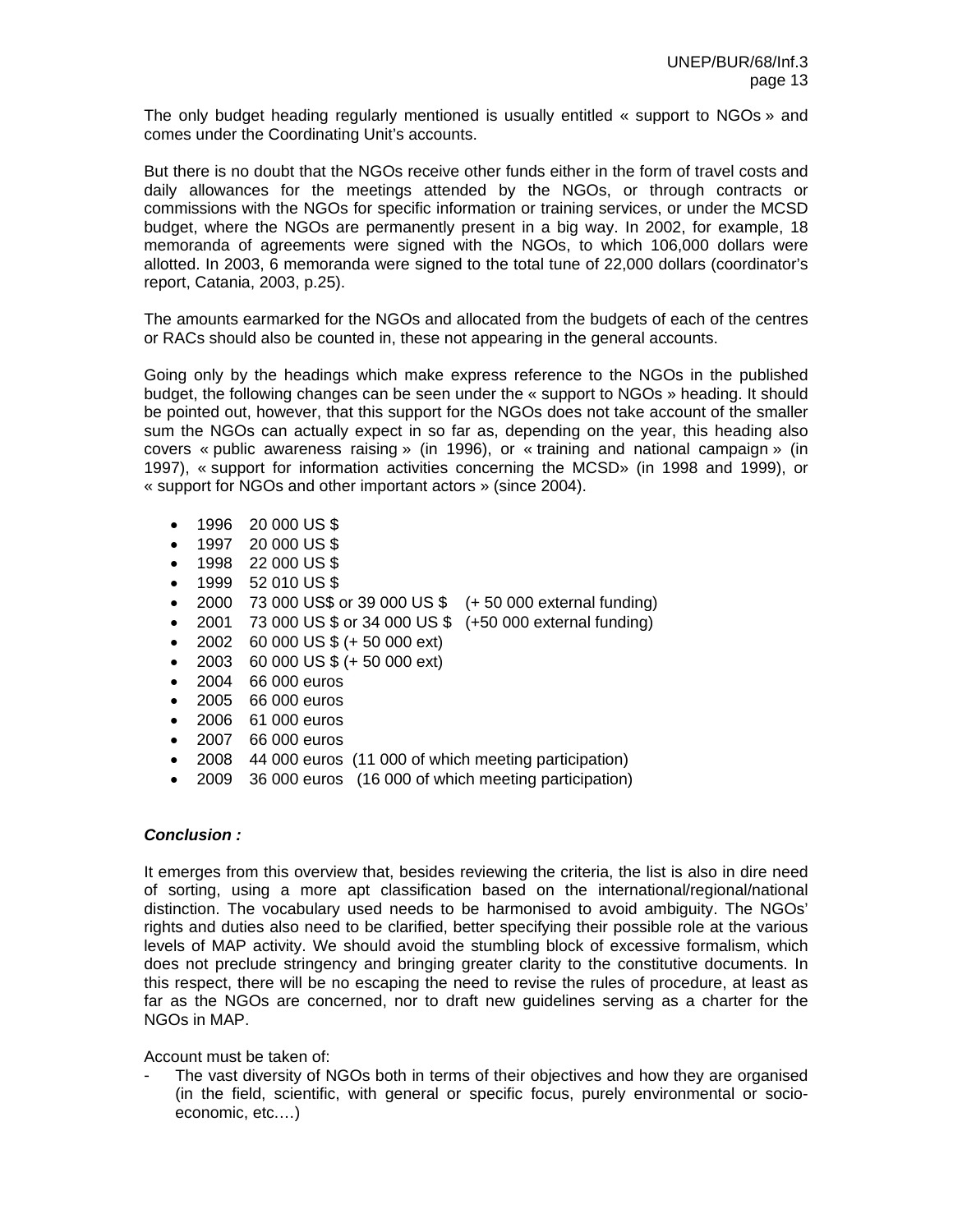- The parallel situation of some other observers such as intergovernmental organisations close to the NGOs through their activities, such as the IUCN or the CIHEAM.
- The special case of the MCSD, where the NGOs are recruited as full members whilst being selected from amongst the NGO observers.

Thought should be given to the provisions governing NGO attendance at the meetings of the Parties, as well as at the meetings of the MAP focal points, those of the subsidiary bodies like the scientific and socio-economic committees, and the meetings of the various working parties.

The following documents will provide the basis for future proposals:

- 9th meeting of the Parties (1995) annex XIII appendix II
- 11th meeting of the Parties (1999) annex IV appendix V
- 12th meeting of the Parties (2001) annex 1 appendix 2
- □ Meeting of the NGO networks by the MCSD, Madrid 2004

as well as the two afore-mentioned reports:

- Overview by S. Scardigli in 1998
- Criteria and cooperation by N. Benessaiah in 2000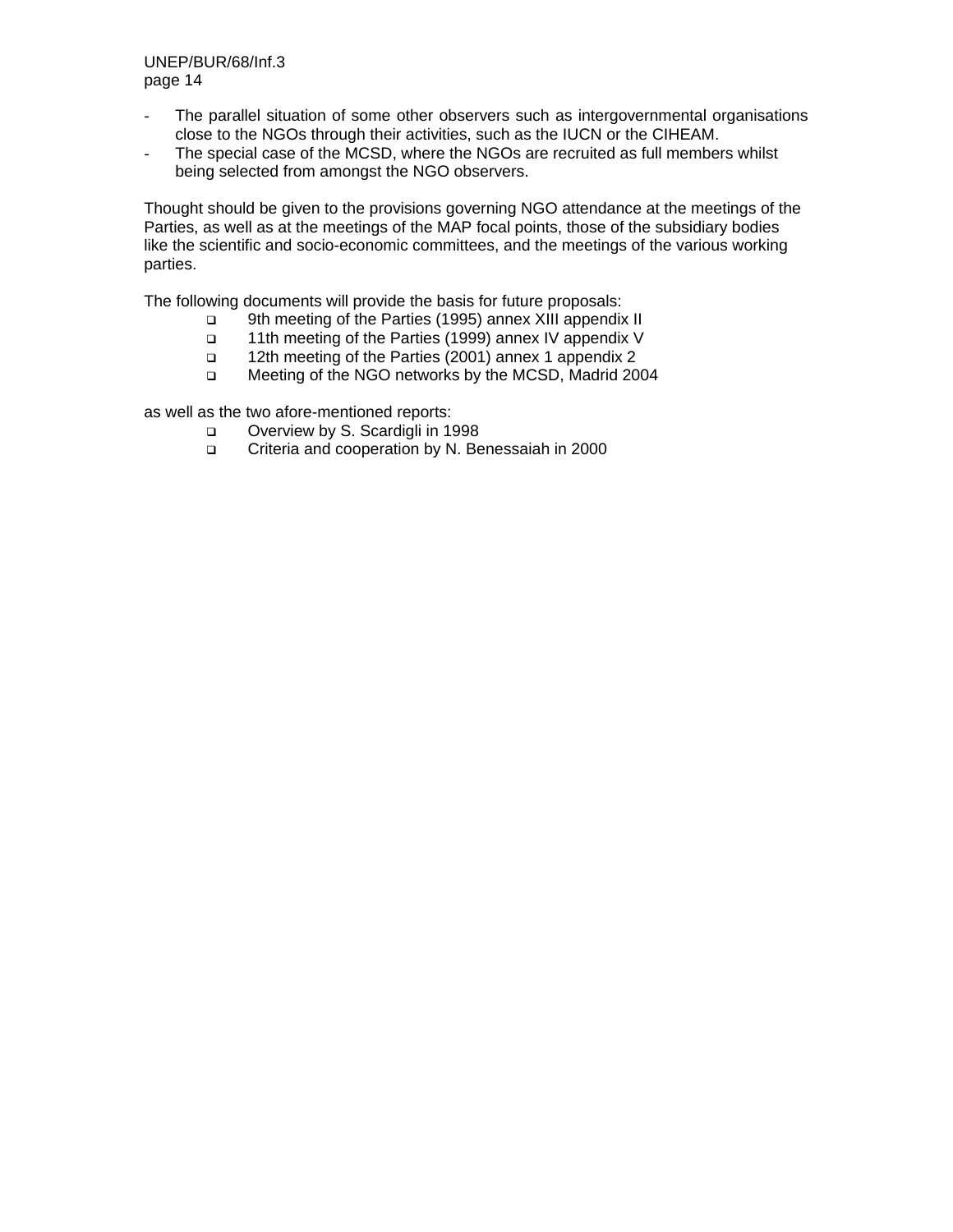#### **Annex 1**

| <b>Convention</b>         | The public                                                                                                                 | <b>The NGOs</b>                                                                                                 | The local authorities                                                  | The socio-economic actors                                                     |
|---------------------------|----------------------------------------------------------------------------------------------------------------------------|-----------------------------------------------------------------------------------------------------------------|------------------------------------------------------------------------|-------------------------------------------------------------------------------|
| art. 15-1                 | access to information                                                                                                      |                                                                                                                 |                                                                        |                                                                               |
| art.15-2                  | participation in the decision-making<br>process                                                                            |                                                                                                                 |                                                                        |                                                                               |
| art. 17 (IV)              | <b>Public</b> request for information on<br>matters of common interest and on<br>activities conducted at regional<br>level | NGO request for information on<br>subjects of common interest and on<br>activities conducted at regional level  |                                                                        |                                                                               |
| art. 20-1 (b) and 20-2    |                                                                                                                            | Observers: any NGO entitled to take<br>part in meetings and conferences<br>and submit any information or report |                                                                        |                                                                               |
|                           |                                                                                                                            |                                                                                                                 |                                                                        |                                                                               |
| <b>Emergency Protocol</b> |                                                                                                                            |                                                                                                                 |                                                                        |                                                                               |
| art. 1-d-iii              | Related interests of a coastal<br>State: health of the coastal<br>population                                               |                                                                                                                 |                                                                        |                                                                               |
| art. 3-2                  |                                                                                                                            | Cooperate, taking account of NGO<br>participation                                                               | Cooperate, taking account of the<br>participation of local authorities | Cooperate, taking account of the<br>participation of socio-economic<br>actors |
|                           |                                                                                                                            |                                                                                                                 |                                                                        |                                                                               |
| <b>LBS Protocol</b>       |                                                                                                                            |                                                                                                                 |                                                                        |                                                                               |
| art. 8                    | monitoring accessible to the public                                                                                        |                                                                                                                 |                                                                        |                                                                               |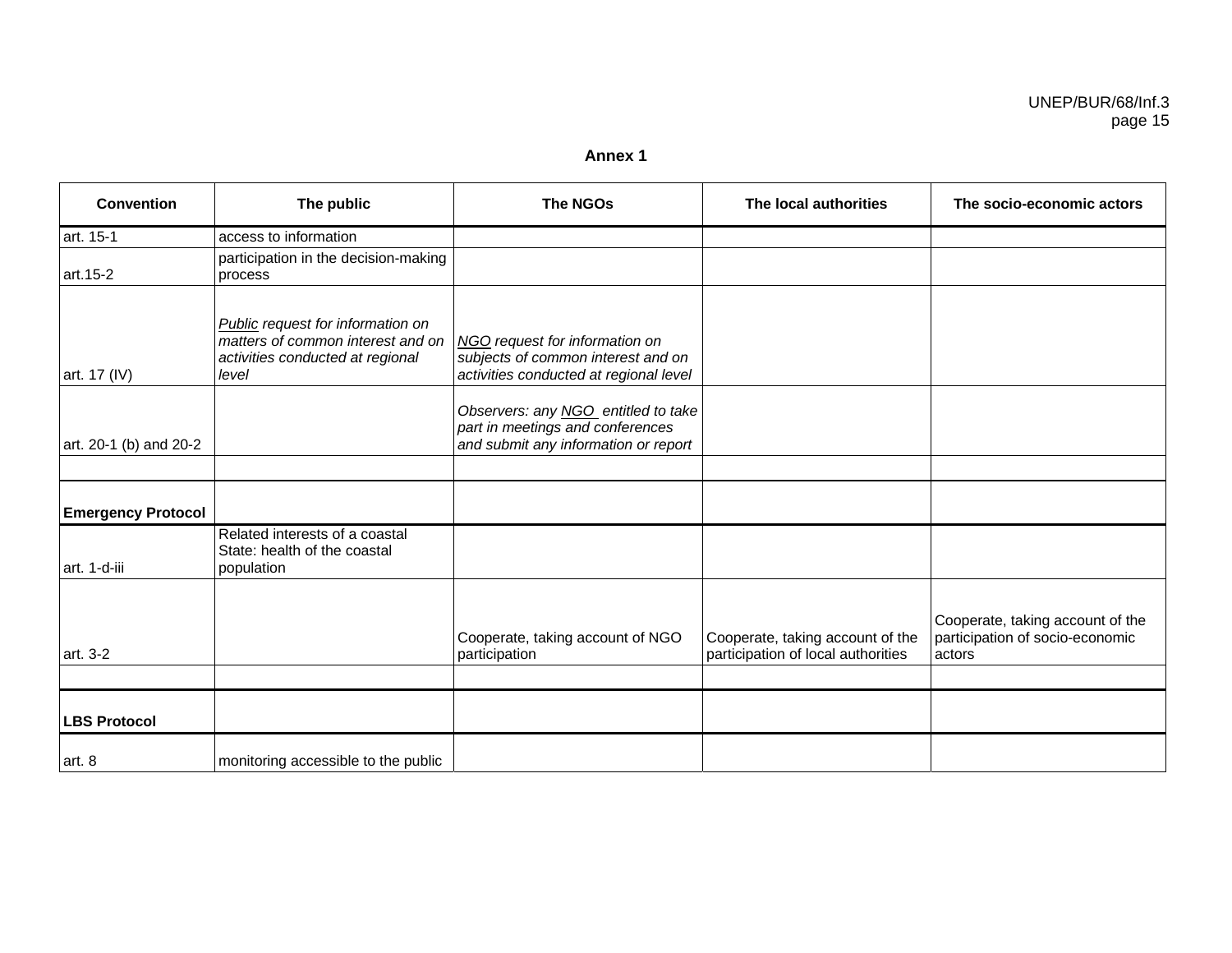| <b>Convention</b>                                                | The public                                                                                                                              | <b>The NGOs</b>                                | The local authorities                                                                        | The socio-economic actors |
|------------------------------------------------------------------|-----------------------------------------------------------------------------------------------------------------------------------------|------------------------------------------------|----------------------------------------------------------------------------------------------|---------------------------|
| Annex IV -6 (a)                                                  | information and education to the<br>public about the consequences of<br>choosing a given activity or product                            |                                                |                                                                                              |                           |
| Annex IV -6 (e)                                                  | Making collection and disposal<br>systems available to the public                                                                       |                                                |                                                                                              |                           |
|                                                                  |                                                                                                                                         |                                                |                                                                                              |                           |
| <b>Specially protected</b><br>areas and<br>biodiversity Protocol |                                                                                                                                         |                                                |                                                                                              |                           |
| art. 7-2 (c)                                                     | Active involvement of local<br>populations in the management of<br>specially protected areas                                            |                                                | Active involvement of local<br>communities in the management<br>of specially protected areas |                           |
| art. 18-1                                                        | Taking account of the traditional<br>activities of local populations                                                                    |                                                |                                                                                              |                           |
| art. 19-1                                                        | Publicity about the establishment of<br>protected areas, their boundaries<br>and regulation and the designation<br>of protected species |                                                |                                                                                              |                           |
| art. 19-2                                                        | Informing the public about specially<br>protected areas and species                                                                     | Participation of conservation<br>organisations |                                                                                              |                           |
| art. 22-2                                                        | Public environmental education<br>programmes                                                                                            |                                                |                                                                                              |                           |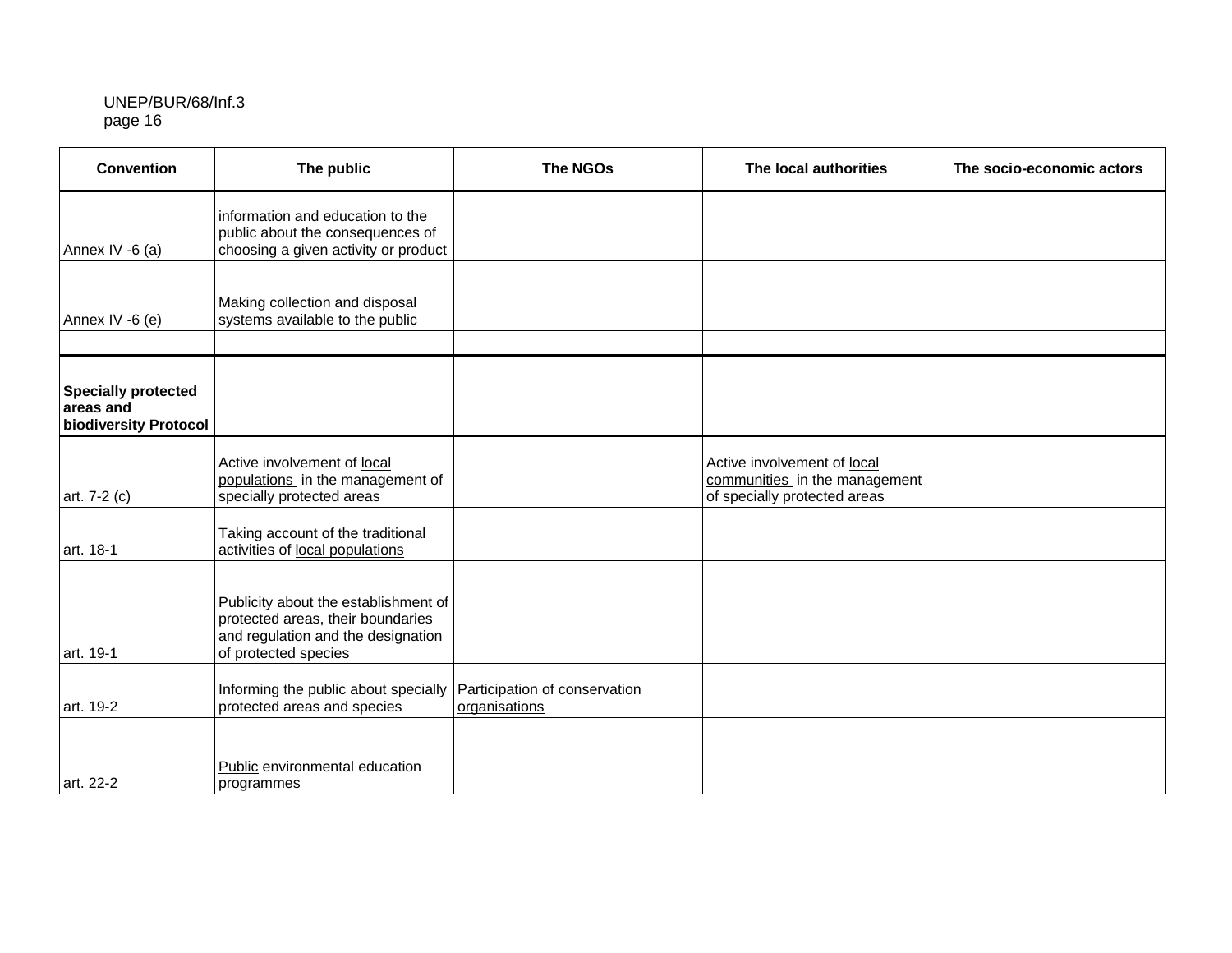| <b>Convention</b>                                                                        | The public                                                                                                                                                 | <b>The NGOs</b>                                                                                                              | The local authorities | The socio-economic actors                                                               |
|------------------------------------------------------------------------------------------|------------------------------------------------------------------------------------------------------------------------------------------------------------|------------------------------------------------------------------------------------------------------------------------------|-----------------------|-----------------------------------------------------------------------------------------|
| art. 25-1 (a)                                                                            |                                                                                                                                                            | Assisting the Parties in cooperation<br>with the competent NGOs                                                              |                       |                                                                                         |
| art. 25-1 (g)                                                                            |                                                                                                                                                            | Cooperating with regional and<br>international NGOs concerned with<br>the protection of areas and species                    |                       |                                                                                         |
| annex 1-B-4-b                                                                            | Involvement and active<br>participation of the public in the<br>process of planning and<br>management of the area                                          | Involvement and active participation<br>of the local communities in the<br>process of planning and<br>management of the area |                       |                                                                                         |
| annex 1-B-4-c                                                                            |                                                                                                                                                            | Existence of a body representing the<br>non-governmental sector                                                              |                       | Existence of a body representing<br>the professional sector and<br>scientific community |
|                                                                                          |                                                                                                                                                            |                                                                                                                              |                       |                                                                                         |
| <b>Protocol on the</b><br>exploration and<br>exploitation<br>of the continental<br>shelf |                                                                                                                                                            |                                                                                                                              |                       |                                                                                         |
| l art. 20-2                                                                              | Appropriate publicity for any buried<br>pipeline (depth, position,<br>dimension) and information<br>indicated on charts                                    |                                                                                                                              |                       |                                                                                         |
| art. 25                                                                                  | Mutual information on procedures<br>for the collection and submission of<br>information (measures taken,<br>results achieved, difficulties<br>encountered) |                                                                                                                              |                       |                                                                                         |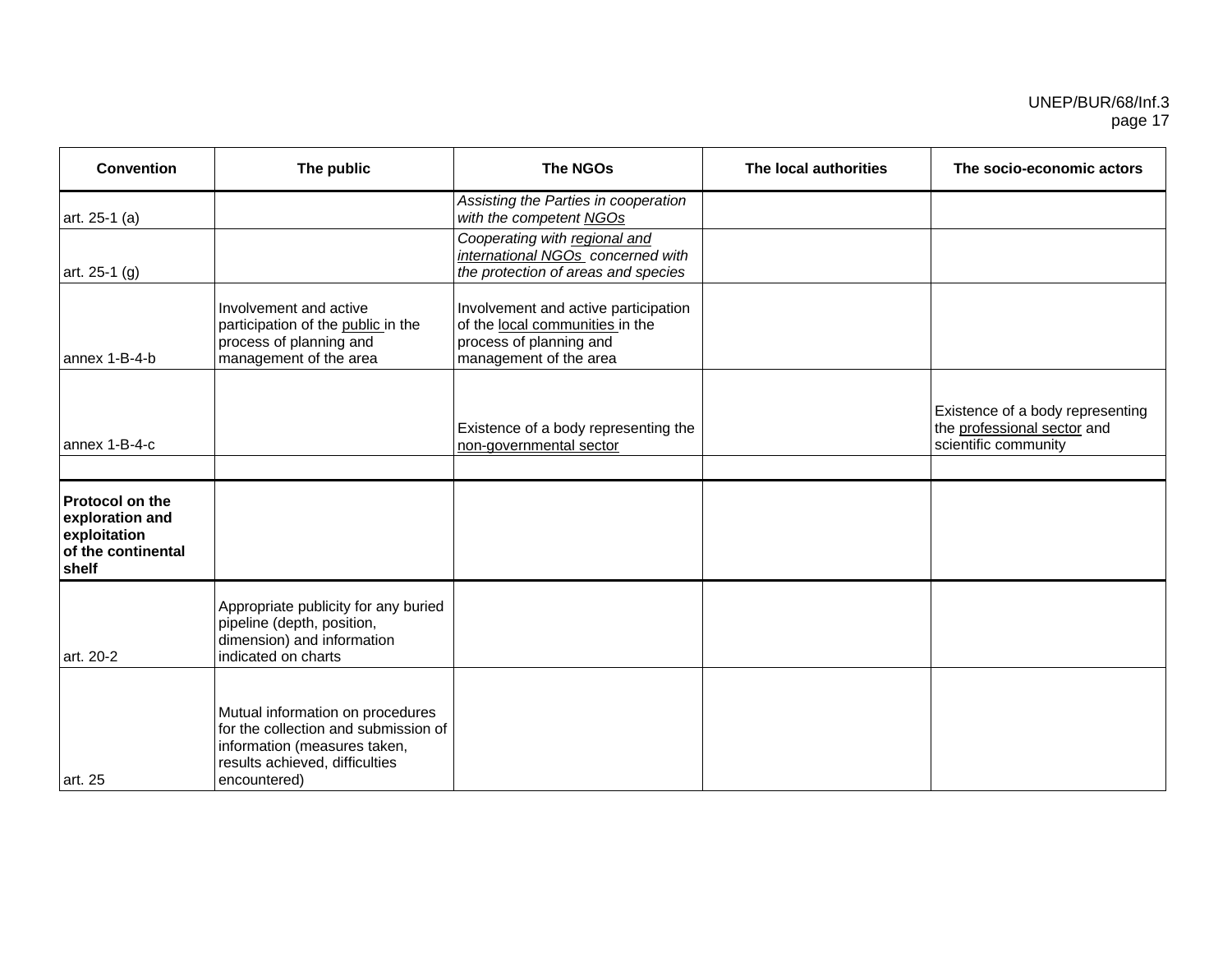| <b>Convention</b>                                                                        | The public                                                                                                                           | <b>The NGOs</b> | The local authorities | The socio-economic actors                                                       |
|------------------------------------------------------------------------------------------|--------------------------------------------------------------------------------------------------------------------------------------|-----------------|-----------------------|---------------------------------------------------------------------------------|
| art. 26-4                                                                                | Equal access and treatment in<br>administrative proceedings to<br>persons in other states                                            |                 |                       |                                                                                 |
|                                                                                          |                                                                                                                                      |                 |                       |                                                                                 |
| Protocol on the<br><b>Trans-boundary</b><br><b>Movement of</b><br><b>Hazardous waste</b> |                                                                                                                                      |                 |                       |                                                                                 |
| art. 4                                                                                   |                                                                                                                                      |                 |                       | Making information transmitted by<br>the Organisation available to<br>exporters |
| art. 12-1                                                                                | Informing the public in exceptional<br>cases of trans-boundary movement<br>of hazardous waste                                        |                 |                       |                                                                                 |
| art. 12-2                                                                                | Giving the public the opportunity to<br>participate in relevant procedures<br>with the aim of making known its<br>views and concerns |                 |                       |                                                                                 |
|                                                                                          |                                                                                                                                      |                 |                       |                                                                                 |
| <b>Protocol on</b><br><b>Integrated Coastal</b><br><b>Zone Management</b>                |                                                                                                                                      |                 |                       |                                                                                 |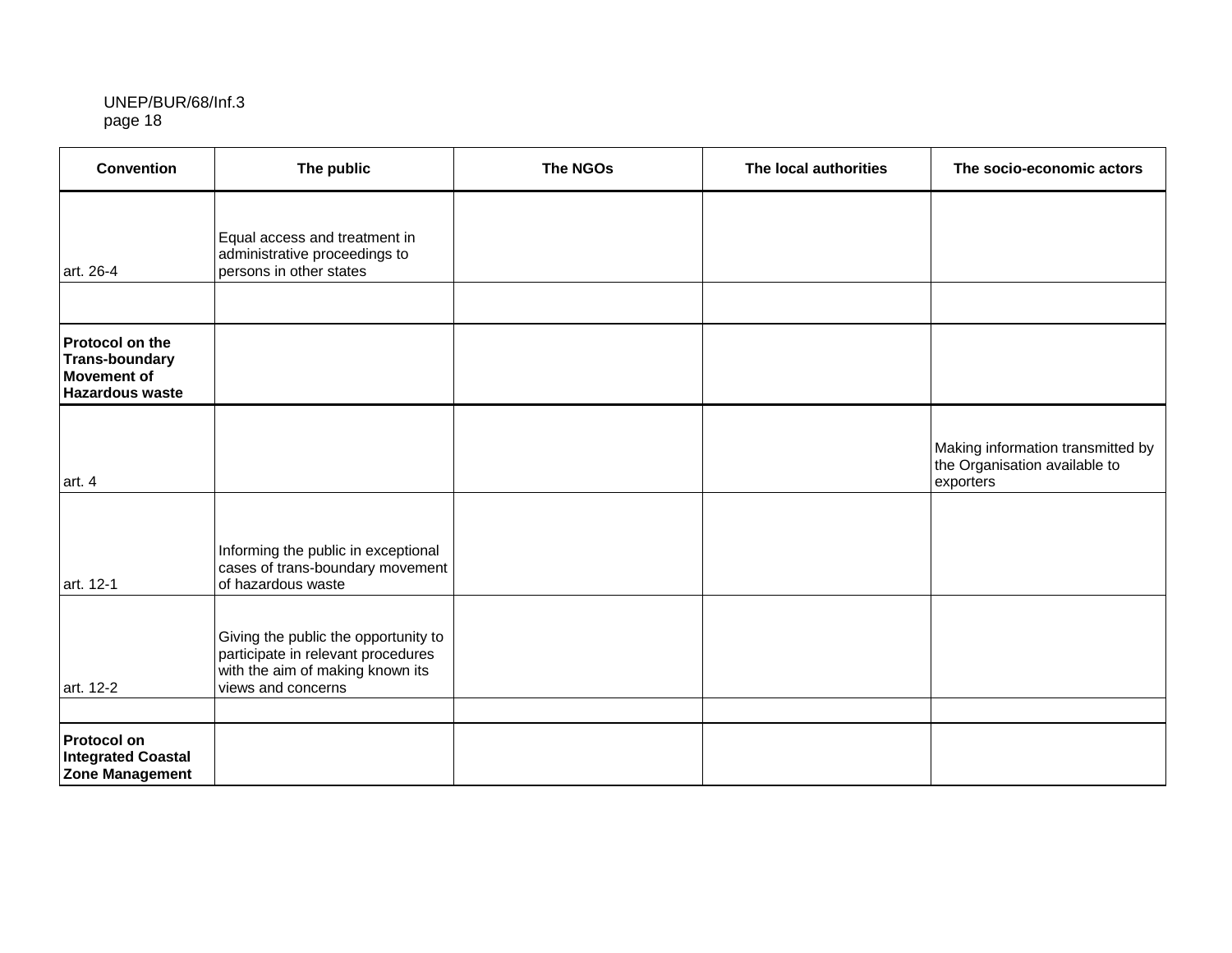| <b>Convention</b> | The public                                                                                                                          | <b>The NGOs</b>                                                                                                                | The local authorities                                                                                                                                                          | The socio-economic actors                                                                                                                                  |
|-------------------|-------------------------------------------------------------------------------------------------------------------------------------|--------------------------------------------------------------------------------------------------------------------------------|--------------------------------------------------------------------------------------------------------------------------------------------------------------------------------|------------------------------------------------------------------------------------------------------------------------------------------------------------|
| Preamble          | Action in partnership with the<br>actors concerned                                                                                  | Action in partnership with the actors<br>concerned                                                                             | Action in partnership with the<br>actors concerned                                                                                                                             | Action in partnership with the<br>actors concerned                                                                                                         |
| $art. 3 - 3$      | Informing populations of the<br>geographical coverage of the<br>Protocol                                                            | Informing relevant actors of the<br>geographical coverage of the<br>Protocol                                                   | Informing relevant actors of the<br>geographical coverage of the<br>Protocol                                                                                                   | Informing relevant actors of the<br>geographical coverage of the<br>Protocol                                                                               |
| art. $6 - d$      | Allowing adequate and timely<br>participation of local populations in<br>a transparent decision-making<br>process                   | Allowing adequate and timely<br>participation of stakeholders in civil<br>society in a transparent decision-<br>making process |                                                                                                                                                                                | Allowing adequate and timely<br>participation of stakeholders in civil<br>society                                                                          |
| art. 12-1         | Ensuring the participation of island<br>inhabitants in the protection of<br>coastal ecosystems                                      |                                                                                                                                |                                                                                                                                                                                |                                                                                                                                                            |
| art. 14- 1        | Ensuring the involvement of the<br>public concerned in the strategies,<br>plans, programmes, projects and<br>various authorisations | Ensuring the involvement of the<br>NGOs in the strategies, plans,<br>programmes, projects and various<br>authorisations        | Ensuring the involvement of the<br>territorial communities and public<br>entities concerned in the<br>strategies, plans, programmes,<br>projects and various<br>authorisations | Ensuring the involvement of the<br>economic operators and social<br>actors in the strategies, plans,<br>programmes, projects and various<br>authorisations |
| art. 14 - 2       | Providing information to the public<br>concerned in an adequate, timely<br>and effective manner                                     | Providing information to the NGOs in<br>an adequate, timely and effective<br>manner                                            | Providing information to the<br>territorial communities and public<br>entities concerned in an<br>adequate, timely and effective<br>manner                                     | Providing information to the<br>economic operators and social<br>actors in an adequate, timely and<br>effective manner                                     |
| art. 15-1         | Public education on integrated<br>coastal zone management                                                                           |                                                                                                                                |                                                                                                                                                                                |                                                                                                                                                            |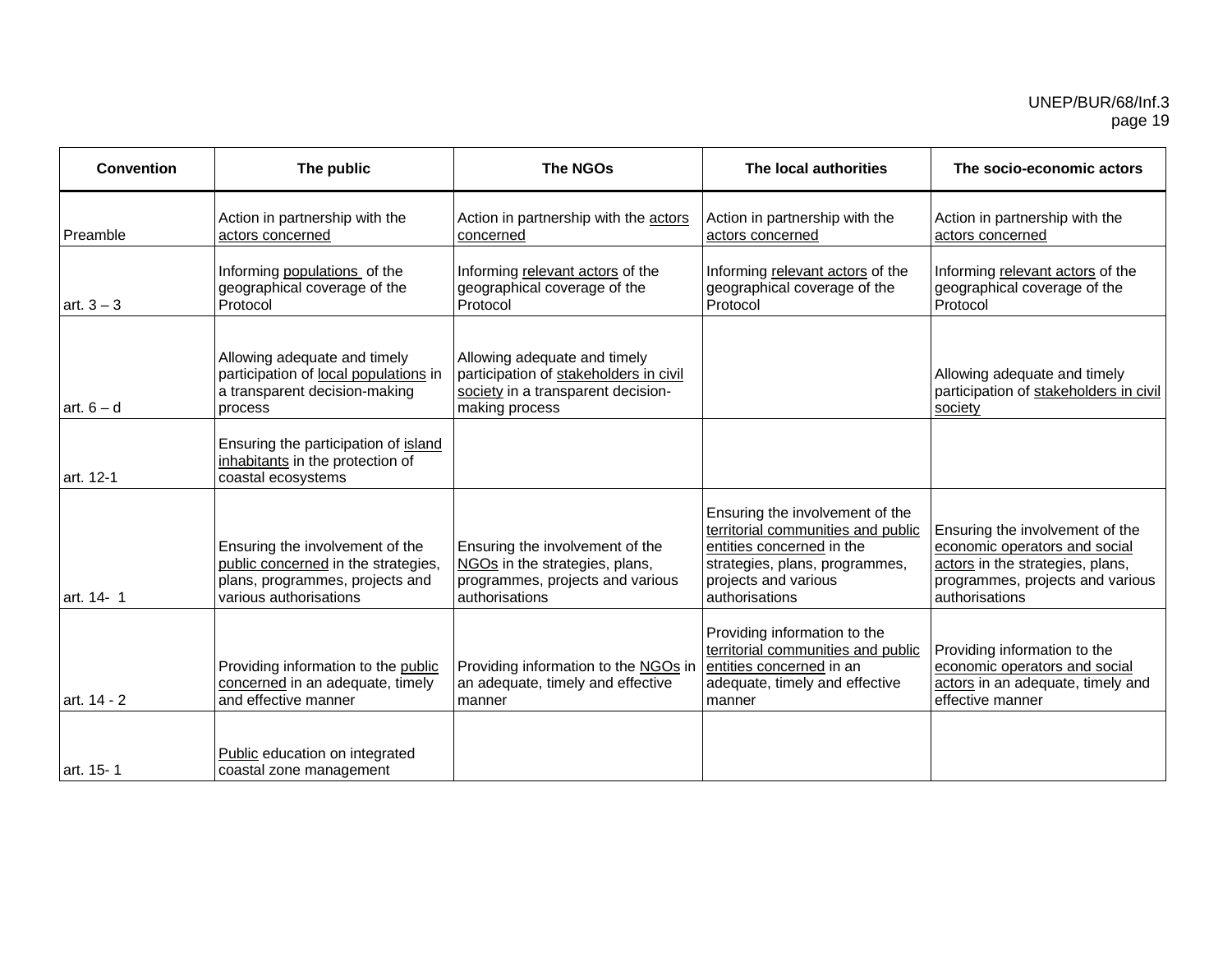| <b>Convention</b> | The public                                                                                                         | <b>The NGOs</b>                                                                                                                                        | The local authorities                                   | The socio-economic actors                               |
|-------------------|--------------------------------------------------------------------------------------------------------------------|--------------------------------------------------------------------------------------------------------------------------------------------------------|---------------------------------------------------------|---------------------------------------------------------|
| art. 15 - 2       | Training and public education with<br>the assistance of the Organisation                                           |                                                                                                                                                        |                                                         |                                                         |
| art. 15 - 3       | Research centres to contribute to<br>public information                                                            |                                                                                                                                                        |                                                         |                                                         |
| art. 16 - 4       | Ensuring public access to the<br>information derived from monitoring<br>and observation mechanisms and<br>networks |                                                                                                                                                        |                                                         |                                                         |
| art. 18 - 2       | The national strategy identifies the<br>relevant actors                                                            | The national strategy identifies the<br>relevant actors                                                                                                | The national strategy identifies<br>the relevant actors | The national strategy identifies the<br>relevant actors |
| art. 24 - 3       |                                                                                                                    | Cooperation with NGOs for the<br>provision of humanitarian assistance<br>on an urgent basis in response to<br>natural disasters                        |                                                         |                                                         |
| art. 30           | Focal point to disseminate<br>informationl                                                                         |                                                                                                                                                        |                                                         |                                                         |
| art. 32 - 2       |                                                                                                                    | The Parties, the Organisation and<br>the centre may jointly establish<br>cooperation with NGOs, the activities<br>of which are related to the Protocol |                                                         |                                                         |

**N.B.** 

- **In normal letters: public and NGO relations with the States**
- **In italics: public and NGO relations with the Organisation and secretariat**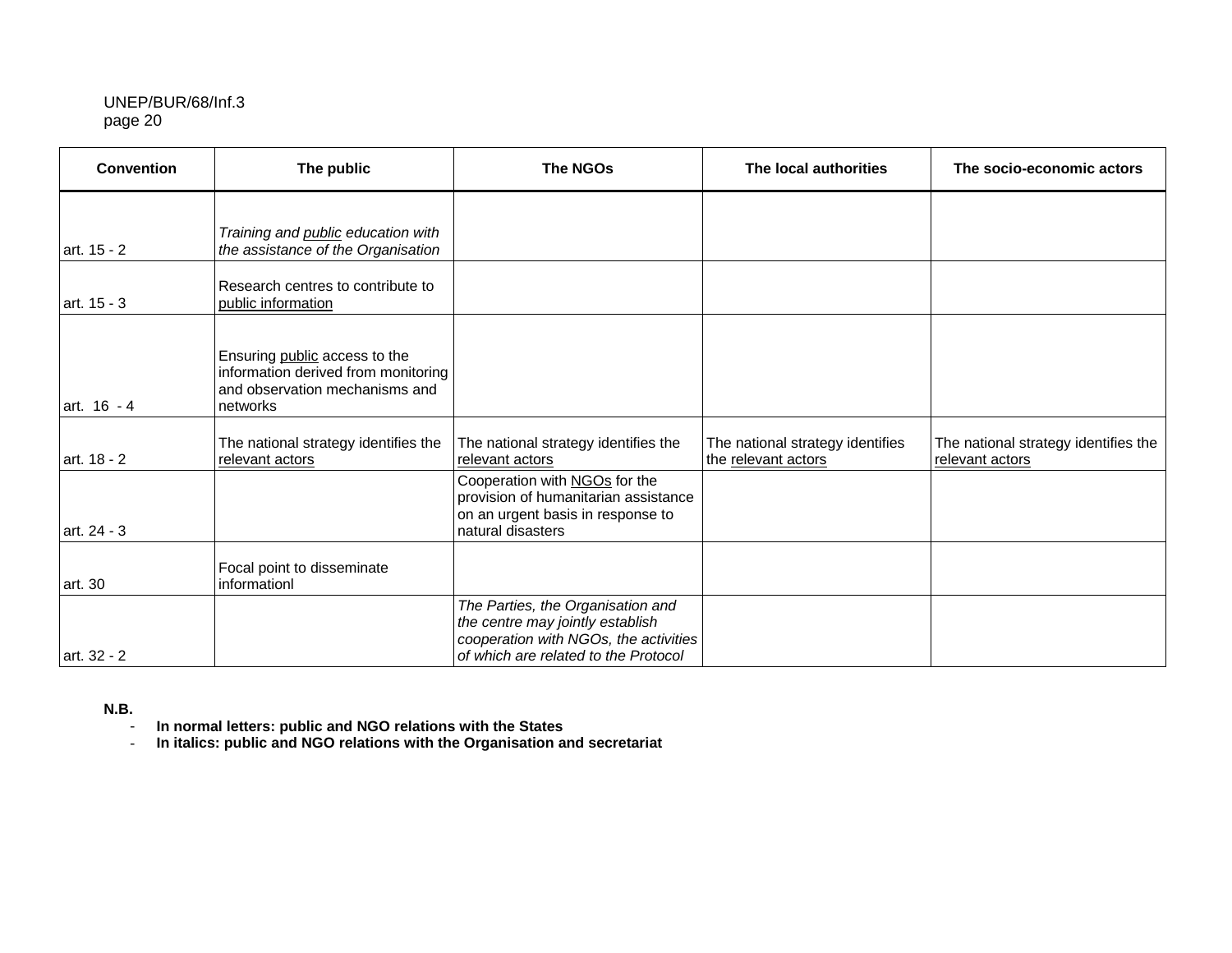#### **Annex 2**

Table drawn up by Mr. Néjib Benessaiah comparing the recommendations on cooperation from the 9th and 11th meetings of the Contracting Parties (report of 11<sup>th</sup> October 2000, UNEP/BUR/56/inf.4, p. 7)

|                  | Recommendations 9 <sup>th</sup> Meeting of CPs                                                                                                                                                                      |          | Recommendations 11th Meeting of CPs                                                                                                                                                                                                                                                           |
|------------------|---------------------------------------------------------------------------------------------------------------------------------------------------------------------------------------------------------------------|----------|-----------------------------------------------------------------------------------------------------------------------------------------------------------------------------------------------------------------------------------------------------------------------------------------------|
| 1.               | Cooperation with MAP for the<br>furtherance of the objectives of the<br>Barcelona Convention and its related<br>protocols and responsibility for<br>implementing the mutually agreed<br>programme of collaboration. | $1_{-}$  | NGOs shall fully cooperate with the<br>Mediterranean countries and MAP<br>Secretariat for the furtherance of the<br>objectives of the Barcelona<br>Convention and its protocols.                                                                                                              |
| $\overline{2}$ . | Dissemination of information on MAP<br>policies and programmes.                                                                                                                                                     | 2.       | NGOs shall provide the MAP<br>Secretariat regularly with information<br>on their activities and changes in<br>their structures.                                                                                                                                                               |
| 3.               | Individual or collective collaboration<br>in the implementation of MAP<br>programmes.                                                                                                                               | 3.       | NGOs shall build and strengthen<br>national and regional networks, with<br>wider representation of<br>Mediterranean NGOs in the networks                                                                                                                                                      |
| 4                | Provision of information to MAP on<br>the NGO's reports and publications.                                                                                                                                           | 4.       | NGOs shall cooperate individually<br>and collectively (networks) in the<br>implementation of MAP programmes<br>and shall prepare qualitative inputs to<br>policy and research projects of MAP.                                                                                                |
| 5.               | Informing MAP of changes in their<br>structure, interested public and<br>secretariat.                                                                                                                               | 5.       | Sharing of experience and lessons,<br>communication and exchange of<br>information within the various NGOs<br>shall be strengthened.                                                                                                                                                          |
|                  |                                                                                                                                                                                                                     | 6.       | Encourage networks of NGOs to be<br>present in MAP meetings by sending<br>relevant experts.                                                                                                                                                                                                   |
|                  |                                                                                                                                                                                                                     | 7.       | NGO networks shall guarantee to act<br>as focal points for the various NGOs<br>they represent.                                                                                                                                                                                                |
|                  |                                                                                                                                                                                                                     | 8.<br>9. | NGOs shall disseminate information<br>on MAP activities through their<br>newsletters, Internet web pages and<br>through other channels in order to<br>make MAP's efforts and importance<br>in the Mediterranean better known to<br>the public at large.<br>NGOs shall be encouraged to invite |
|                  |                                                                                                                                                                                                                     |          | MAP representatives to participate in<br>their ordinary meetings                                                                                                                                                                                                                              |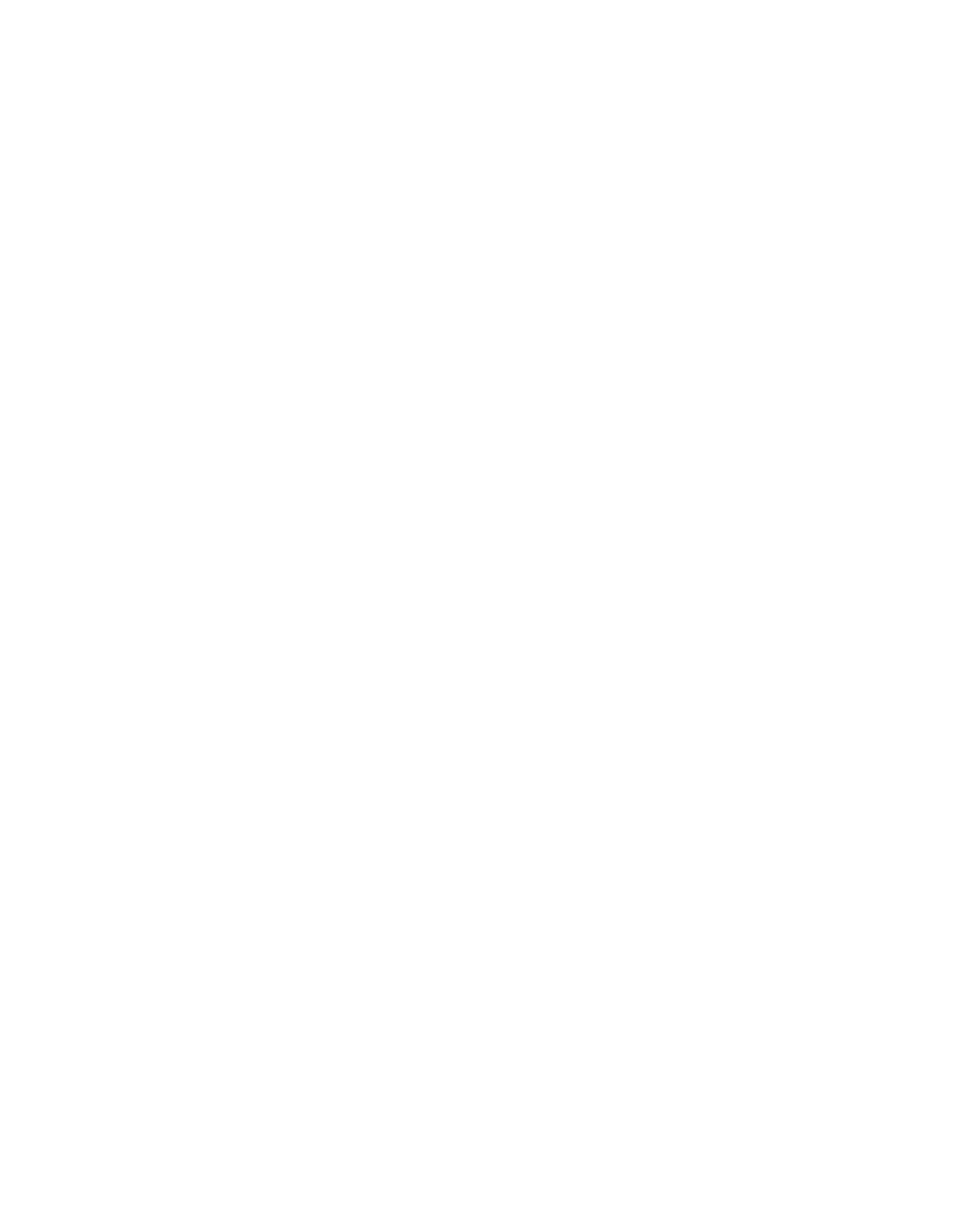# **PROPOSAL PAPER ON MAP-NGO RELATIONS**

Considering the report dated  $13<sup>th</sup>$  August 2008 on the state of relations between MAP and the NGOs and the 51 responses to the questionnaire received between September 2008 and January 2009 from NGOs, members of the Bureau, MAP focal points, MCSD members, RAC focal points, the Secretariat, RACs and Med-Pol, we can propose that these relations be overhauled.

Mention should be made first and foremost of:

- 1. The international legal-political context governing relations between civil society and the international organisations, which for some years now has been undergoing massive change;
- 2. The most innovatory examples of how the relations between NGOs and international bodies have been institutionalised.
	- 1) The new relations between international organisations and NGOs:
		- Following the Cardoso report which emerged from the work of the panel of eminent persons on relations between the UN and civil society (June 2004, A/58/817 and corr1), the Secretary General of the United Nations took up some of the proposals (13 September 2004, AG, A/59/354) advocating in particular:
			- increasing NGO participation in intergovernmental bodies
			- improving the accreditation process
			- drawing up a code of conduct on the rights and responsibilities of NGOs (proposal 23 in the Cardoso report)
		- In 2004, the Organisation of American States also gave thought to the rules of procedure concerning civil society's participation within it (OAS/Ser.G CP/CISC-106/04)
		- The World Bank is also reviewing its relations with civil society **organisations**

(siteresources.worldbank.org/CSO/resources/Issues\_and\_options\_)

- □ In application of article 3 para. 7 of the Aarhus Convention on access to information, public participation in the decision-taking process and access to justice on environmental issues, which invites States to apply the principles of the Convention within international decision-taking processes and in international organisations, in May 2005 the  $2<sup>nd</sup>$  Aarhus COP adopted the Almaty declaration towards seeing the Aarhus principles being applied in international bodies. The main points advocated by this declaration are:
	- Accreditation procedures based on clear, objective, transparent, fair and accessible conditions whilst avoiding excessive formalisation.
	- Participation which could extend to advisory committees, forums, debates, active Internet use and calls for comment.
- $\Box$  At the 7<sup>th</sup> general meeting of the UNEP regional seas' conventions and action plans in Helsinki (18-20 October, 2005), Mr. Remi Parmentier presented a report entitled « Review of the rules and practice for civil society organisations' participation in regional sea conventions and action plans ». This report comprises 24 proposals, including:
	- granting NGOs advisory rather than « observer » status
	- organising regular meetings between NGOs and secretariat in advance of official meetings
	- introducing the « green » industries sector
	- opening the COPs to local NGOs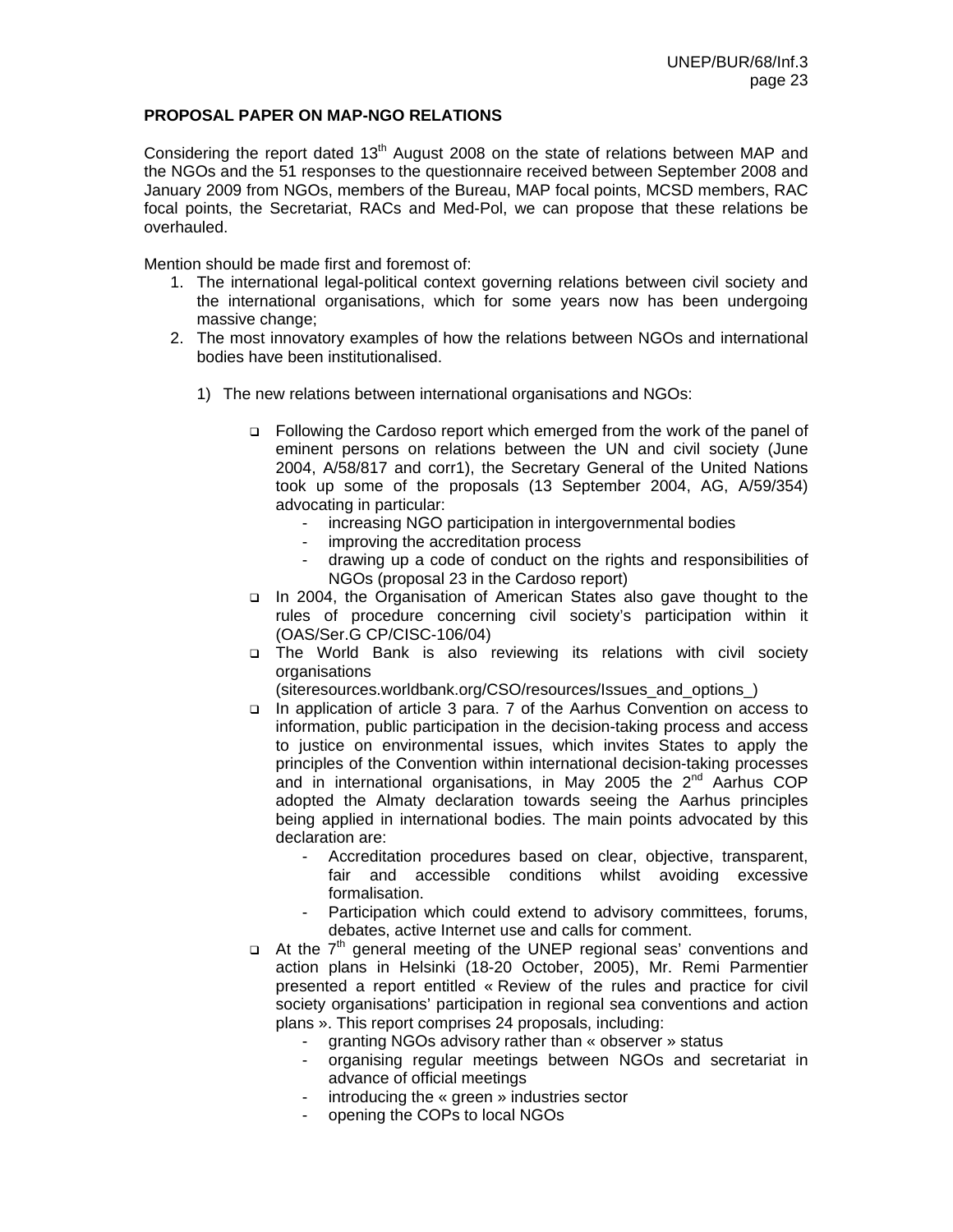- At the regular meetings organised by UNEP within the framework of the global civil society forum, UNEP guidelines towards improving the global forum with civil society were proposed (March 2008). They specify the representation and participation of the representative groups entitled to attend the ministerial forum on the environment.
- 2) Innovatory examples of how relations between the NGOs and international bodies have been institutionalised:
	- □ International Maritime Organization
- Advisory status for any NGO able to make a substantial contribution to the IMO's work
- The right to submit written contributions (included in the minutes of the meetings) on all agenda items at all meetings, including working groups
	- UN Commission on Sustainable Development
- NGO meeting with the secretariat prior to the Commission meeting
- Possibility given to the NGOs to express the views of civil society at the start of the official plenary session
- Dialogue session after the formal session
- Daily bulletin circulated to the NGOs during the official sessions FAO
- NGOs may submit written papers of no more than 2000 words to the director general to be distributed to the Council
- Any NGO which has shown no interest and has not attended any meeting for two years is expelled

#### UNESCO

- Accredited NGO status is granted for a six year renewable period
- NGOs may have advisory, association or operational cooperation status
- Total lack of participation for four years leads to the NGO being stripped of its status
- An NGO-UNESCO liaison committee is elected by the international NGO conference and is made up of one third of the accredited NGOs
- The director is periodically required to draw up a report on relations with the NGOs Global Environment Facility (GEF) (500 NGOs are accredited)
- Preparatory meeting just for the NGOs on the issues being discussed, election of the co-chairman and appointment of NGO observers for each session
- Joint NGO/secretariat meeting co-chaired by the NGO co-chairman and the secretariat
- GEF grants for 16 NGOs
- NGOs invited to the meetings must be accredited; they are selected according to the meeting agenda

#### □ Whaling Commission

- *At the start of meetings, NGOs accredited as observers may present declarations no more than 3 pages long*
- NGOs must pay a registration fee in order to take part in official meetings

#### Council of Europe

- In 2003, advisory status for NGOs, which had existed since 1952, was replaced by a « participatory » status (395 NGOs enjoy such status)
- The NGOs may draw up memorandums and seek the advice of experts; they have certain obligations towards the organisation, notably to submit a report every four years
- The list of NGOs with participatory status is reviewed every 4 years
- An NGO liaison committee with 36 elected members provides for on-going contact with the general secretariat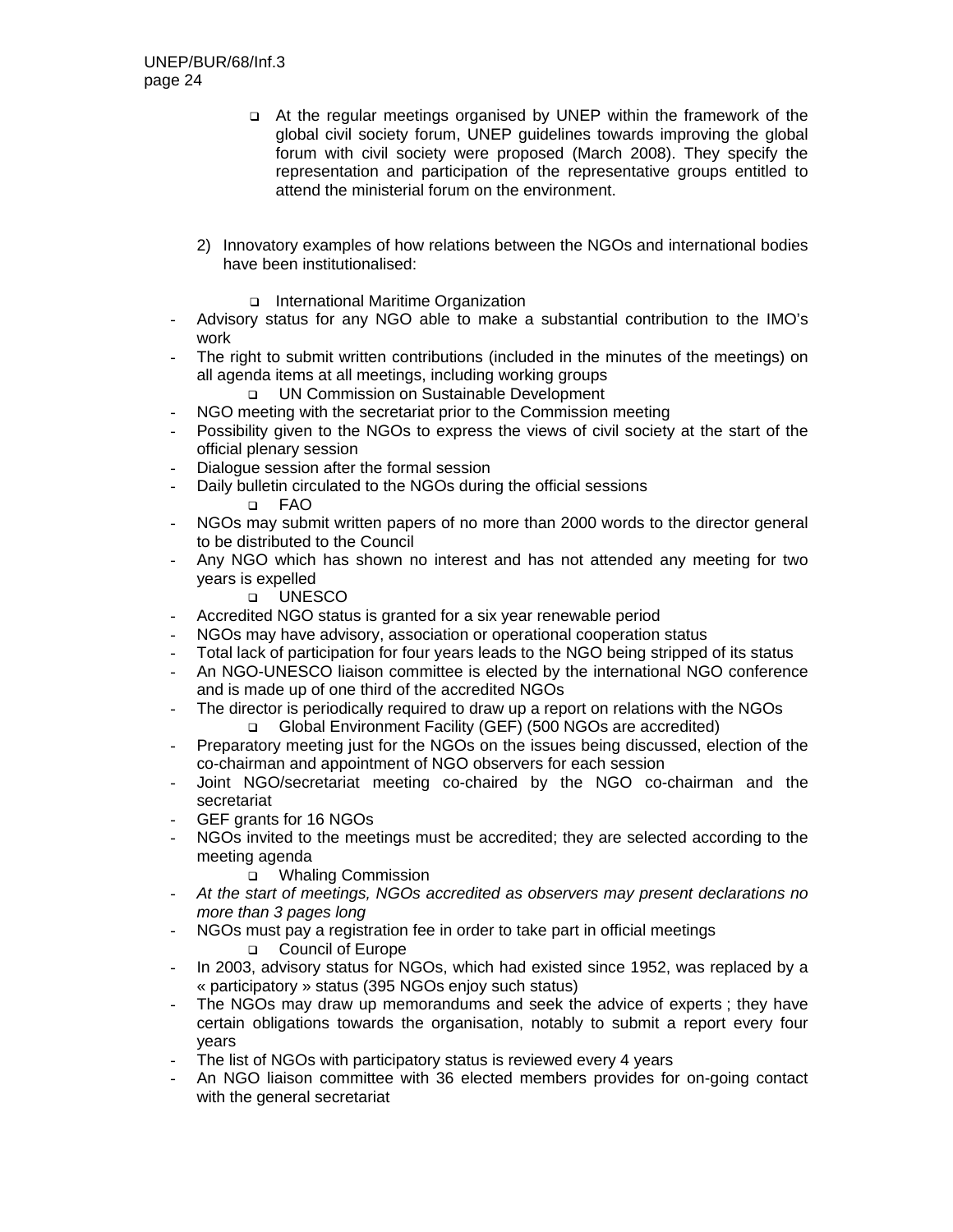- The NGOs convene four times per year for the NGO conference with the bodies elected by the NGOs
	- □ Convention on the protection of the Alps
- Meeting agenda, draft resolutions and minutes of meetings sent to contracting parties and observers alike
- The NGOs may attend Standing Committee meetings as observers
	- International Commission for the protection of the Danube
- NGOs entitled to submit documents and proposals which the secretariat is required to distribute and which may be discussed at the meetings
	- Convention on Environmental Impact Assessment in a Trans-boundary **Context**
- The meetings of the Parties and subsidiary bodies are public unless the meeting decides otherwise
	- □ Ramsar Convention
- Proposals made by NGOs may be put to the vote at the COP if they have the support of a Party
- The meetings of the COP and subsidiary bodies are open to the public unless the COP or subsidiary body decides otherwise
	- **Q** CITES Convention
- Rather than enjoying permanent accreditation, the NGOs have to express their wish to be represented by observers for each COP as well as for the meetings of the plant and animal committees. They are entitled to take the floor at a time chosen by the chairperson of the session
- The NGOs may submit information documents to all meetings
- Technically qualified NGOs may be represented by observers with speaking rights at the meetings of the Standing Committee, made up of certain States
	- Aarhus Convention
- The meetings of the Parties are open to members of the public
- All the official documents are posted on the website as soon as they are sent out to the Parties
- An NGO representative appointed by the NGOs attends the Bureau meetings as an observer
	- Convention for the protection of the Baltic Sea- Helsinki Commission
- Observer status must be reconfirmed after five years
- Observer status is withdrawn if the NGO fails to take part in meetings for two years OSPAR Commission
- NGOs may be accredited as being either general of specialised
- NGOs may make proposals to the meetings which will only be discussed if they have the backing of at least one contracting party
- If an NGO fails to take part in the Commission's work for two years it will be struck off or only be entitled to receive documents
	- **Berne Convention**
- Where authorised by the chairman or with the support of one national delegation, NGOs may make oral or written statements to the standing committee (which acts as the COP)
- Proposals made by an NGO may be put to the vote if taken up by a delegation
- The NGOs may complain in writing about non-compliance with the Convention.

# **Proposals for overhauling MAP/NGO relations:**

Some people believe that formalising the rules for NGO participation may lead to a fall in participation. We do not share that view. It is essential to have a minimum set of rules governing accreditation and participation providing these rules are straightforward, clear and known to all. Formalisation does not rule out flexibility and efficiency. The example of the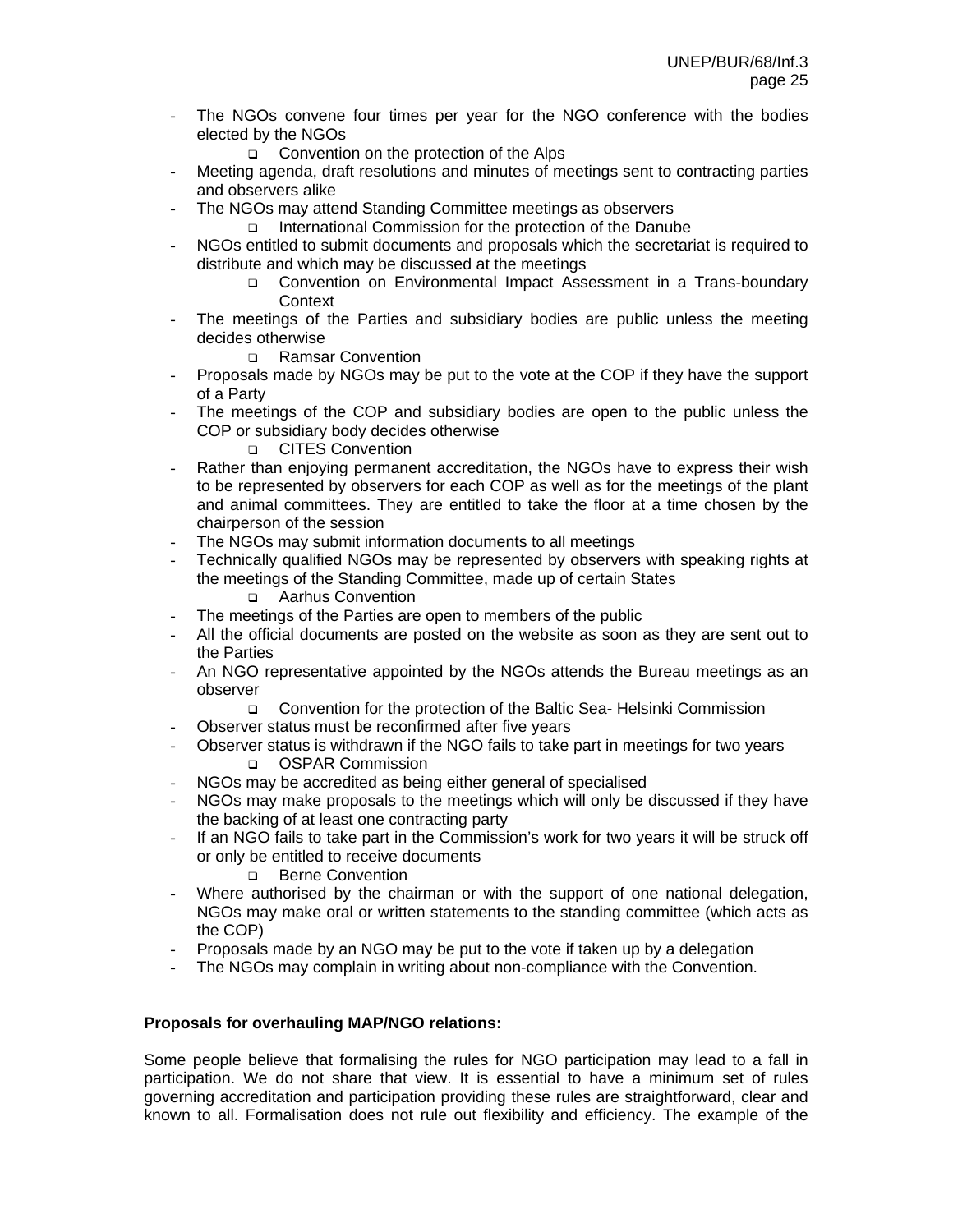CITES Convention, which has brought in detailed rules on NGO participation clearly shows that this was not an obstacle. On the contrary, NGO participation has become more active, rendering the Convention more efficient.

New relations between MAP and the NGOs could be forged by amending the rules of procedure and adopting a new Recommendation on MAP/NGO cooperation, adding to and partly replacing the recommendations from the 9th COP (Barcelona), 11th COP (Malta, 1999) and the 12th COP (Monaco, 2001).

# **I. Amending the Rules of Procedure**

According to article 20.3 of the Convention, the conditions for the admission and participation of observers are established in the Rules of Procedure. In actual fact, the rules of procedure only contain a handful of very general points, the specific conditions for admission and participation resulting either from a Recommendation or from practice.

As has been done by other organisations (OSPAR commission), specific provisions on the admission procedure, admission criteria and forms of participation could be included in the rules of procedure. International practice, however, tends to leave the details for NGO accreditation either to guidelines (IMO, Baltic Sea Convention) or to directives (UNESCO).

It would therefore seem preferable to retain the current distinction between relatively simple rules of procedure and a Recommendation which could be more detailed than in the past.

There are, however, at least two if not four points where the Rules of Procedure need to be amended:

#### *a) Art. 8.1-B: the issue of national NGOs*

This article only allows observer status to be granted to international NGOs. But in actual fact, and in contravention of the Rules of Procedure, 33 NGOs with a purely national (or local) vocation currently enjoy observer status in MAP. There are a further 24 with a regional (Mediterranean) vocation which could easily be classed as « international ».

So does MAP actually want to grant observer status to national NGOs? Certain international organisations or conventions expressly limit the granting of observer status only to those international NGOs which can prove that they are active at international level or have members in several countries (UNESCO, IMO, OSPAR, International Commission for the Danube, Alpine Convention). The Baltic Sea Convention goes so far as to only admit as observers such NGOs as have at least three members amongst the Baltic Sea States. The Council of Europe only grants participatory status to international NGOs, although in 2003 it brought in a special « partnership » system with national NGOs. Finally, some international conventions would appear to admit both international and national NGOs as observers (Ramsar Convention, Framework Convention on Climate Change, Espoo Convention on Environmental Impact Assessment in a Trans-boundary Context):

There are three possible options here:

- 1. If we want both international and national NGOs to be admitted indiscriminately, the Rules of Procedure will need to be amended in order to open the door to national NGOs.
- 2. If we do not want national NGOs to come in, there is no need to amend the Rules of Procedure, but in future this category of NGOs should no longer be admitted.
- 3. If we wish to retain contact with national NGOs seen as essential players in the field for the implementation of the Convention and its Protocols, they should be granted special status along the lines of the Council of Europe's « partnership ». In this case,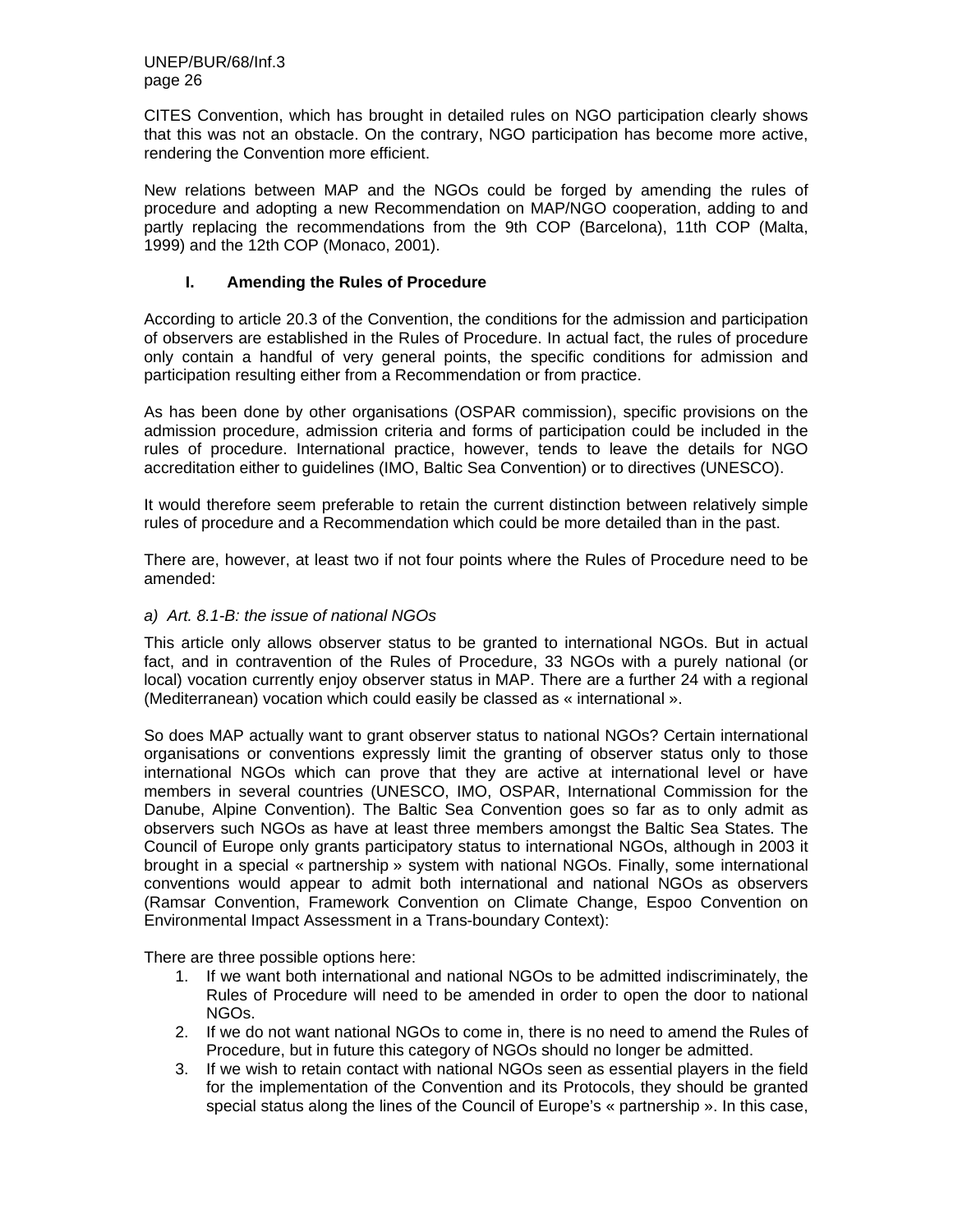a new indent would need to be added to article 8 of the Rules of Procedure. Our preference lies with this third option. It really is essential to be able to make national NGOs aware of MAP's activities and to get them on board. But national NGOs are not directly interested in regional cooperation. Different rights and duties could also be established for the two groups of NGOs, using a differentiated observer status.

# *b) Art. 8.1-B: The interest required of observers*

The wording of the Rules of Procedure takes no account of the 1995 amendments to the Convention and continues to limit the Convention's scope of application simply to the protection of the Mediterranean Sea against pollution.

In article 8.1-B « in the protection of the Mediterranean Sea » should therefore be replaced by « in the protection of the marine environment and coastal zones of the Mediterranean ».

The same change should also be made in Article 8.1-A as concerns observers and intergovernmental organisations.

#### *c) Article 8.1-B: Requirement for « direct » interest?*

In its article 20.1 (b) the Convention simply requires that NGOs' activities should be « related to » the Convention. The Rules of Procedure in art. 8.1-B are more stringent, since they require a candidate NGO to have a « direct concern » in the protection of the Mediterranean Sea. This is important in determining accreditation criteria. The extent to which NGO access is opened up will depend on which option is chosen. Applying the wording of the Rules of Procedure to the letter could end up excluding some NGO observers should they not be expressly and directly Mediterranean-oriented.

• We therefore need to decide here whether the Rules of Procedure should become more flexible or be maintained in their current form. Should the latter prevail, we will need to clarify how this « direct concern» can be assessed on a case by case basis.

#### *d) Article 8.1-B: The tacit consent of all the contracting parties or two thirds of them?*

Article 8.1-B of the Rules of Procedure requires that before an NGO can be granted observer status « the tacit consent of the Contracting Parties » is required, which means that any one single State may veto the accreditation of an NGO. Providing the Bureau and RACs have given the go-ahead, we could say that the tacit consent of two thirds of the Contracting Parties would suffice to authorise accreditation as an observer. This proposal was accepted in several of the responses to the questionnaire.

# **II. Adopting new Recommendations on MAP/NGO cooperation**

The Recommendations adopted by the Contracting Parties at the 9th, 11th and 12th COPs should be completed and possibly partially amended. The provisions of these recommendations currently mix regulatory aspects (selection criteria and procedures) with strategic elements (cooperation aims and practical provisions). It should be made absolutely clear what falls under legal or institutional type provisions (and could just as well be included in the Rules of Procedure), and what comes under policy and action strategy in the relations with NGOs. On this last point we would also propose that the provisions be completed by the adoption of a code of conduct or a charter setting out the rights and duties of NGO observers.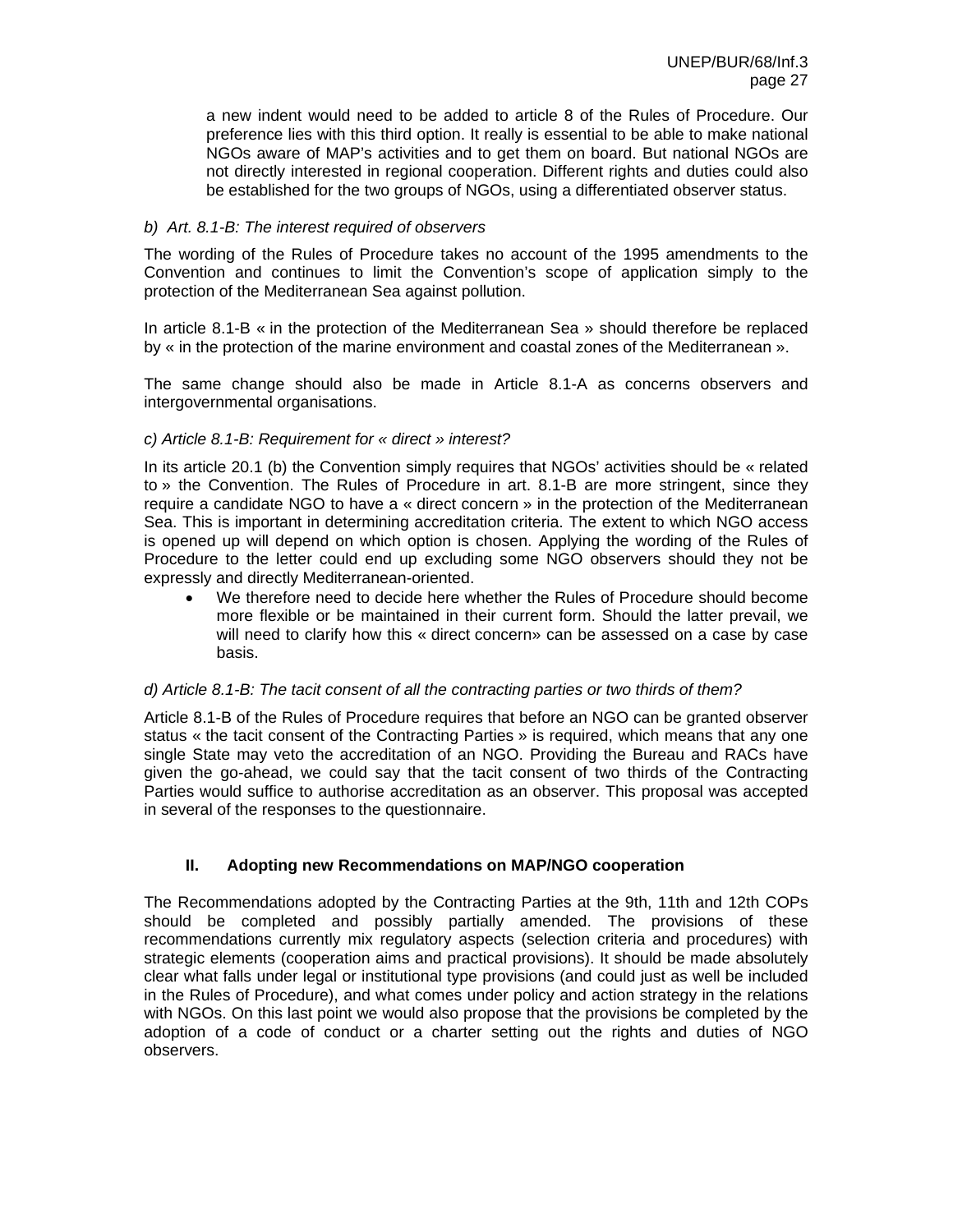In the interests of clarity and transparency, three separate documents are therefore proposed:

- A new Recommendation aimed exclusively at bringing together and completing the rules which apply to NGO observers, which could be entitled "Terms of reference for NGO observers"
- A Recommendation on the general aims of cooperation between MAP and the NGOs
- A Recommendation setting out the NGOs' rights and duties

#### II. 1/ *The Recommendation setting out the terms of reference for NGO observers:*

From a strictly legal point of view, the observers' terms of reference should come under the Rules of Procedure in virtue of article 20.3 of the Convention, which stipulates that:

« The conditions for the admission and participation of observers shall be established in the Rules of Procedure adopted by the Contracting Parties ». In practice though, the Convention has worked somewhat differently, since provisions referring to the conditions of admission and participation are scattered throughout several Recommendations. It is therefore up to the Contracting Parties to decide whether they wish to continue this practice or would prefer to respect the provisions of the Convention.

Whatever the procedure adopted, the content of the terms of reference will be the same. They should include the following provisions, which are presented here purely for their content, with no specific wording being proposed at this stage.

# II.1/1 Categories of NGO observers:

The 1998 « directory of MAP partners » (UNEP (OCA)MED WG.147/inf3) introduces a distinction between two categories of NGOs: list  $A = NGOs$  with a general scope of activity and allowed to participate in all meetings; list B= NGOs with a thematic scope of activity, which are only entitled to take part in certain meetings. This distinction does not appear to be relevant since under these conditions the NGOs on list A should not attend thematic meetings. It would seem preferable to distinguish between two categories of NGOs on a purely geographic and territorial basis, as proposed hereafter.

#### There would be two categories:

Category A= NGOs with participatory status, which would apply exclusively to international and regional (Mediterranean region) NGOs;

Category B= NGOs with partnership status, which would apply exclusively to national NGOs from the Mediterranean riparian states and local NGOs, again in the riparian states.

#### II.1/2 Criteria for accreditation as observers

- Criteria common to the two categories: to have legal status; terms of reference, objectives and scope of activities related to one or more of MAP's areas of activity and to the scope of the Convention and its Protocols; to have existed for at least 4 years; - financial and activity reports from the last two years; - operates democratically; headquarters or office in a Mediterranean country; - proof of general or specialised, technical or scientific competence or competence in human sciences related to the activities of MAP, the Convention and Protocols; - what contributions the NGO could make to MAP.
- Specific criteria for category B: objectives genuinely related to the marine environment and coastal zones; - NGO participating or wishing to participate in specific national or local programmes or projects on MAP implementation

#### II.1/3 Accreditation procedure:

- Request sent to the secretariat 6 months before a COP by an NGO or proposal from a RAC with the consent of the NGO proposed
- RACs' opinion sought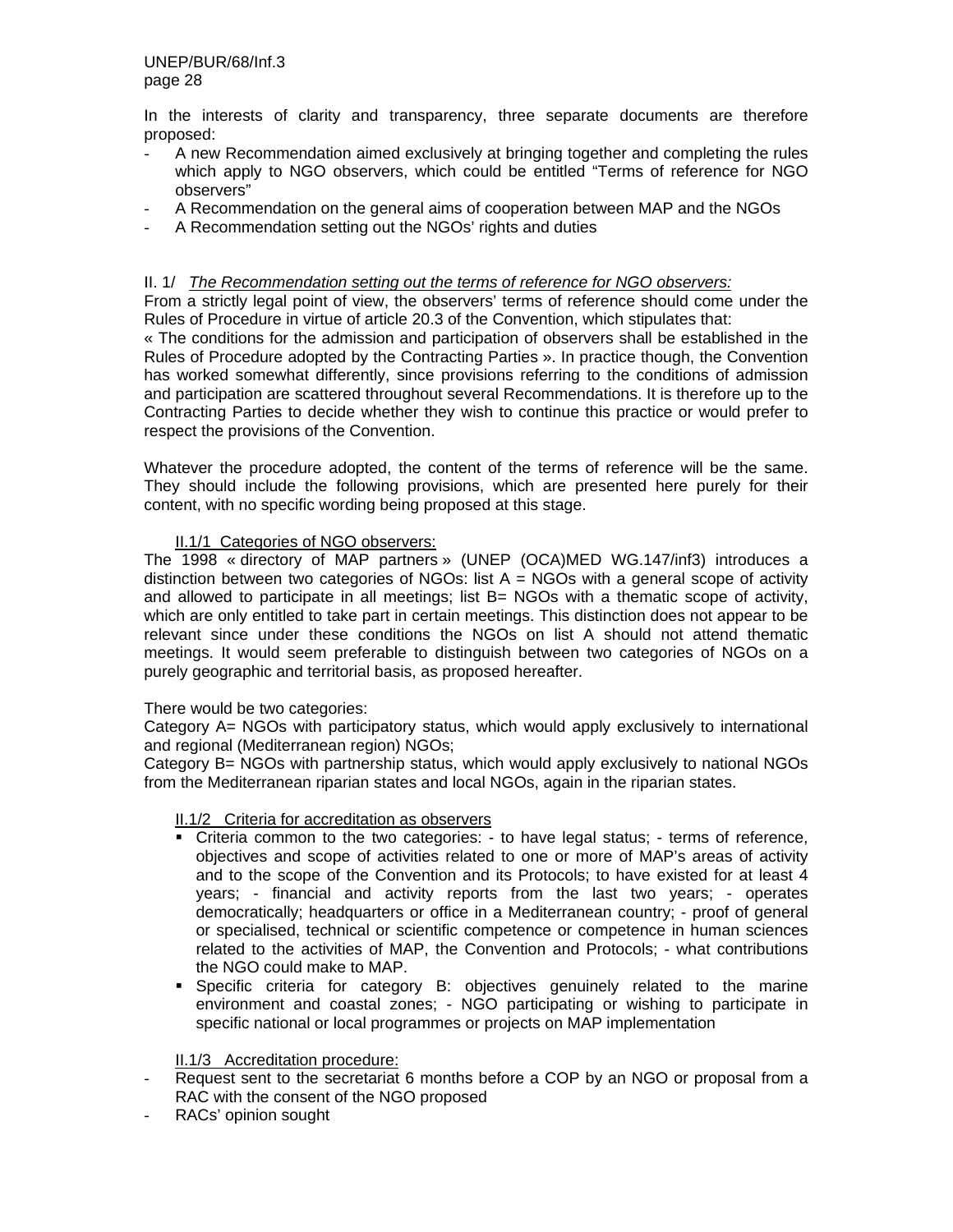- Opinion of the Bureau
- Draft Secretariat decision
- Proposal forwarded to the Contracting Parties
- Tacit consent of the Contracting Parties or of two thirds of the Contracting Parties (cf. above)
- Confirmation by the COP on the same conditions:

# II.1/4 Renewal of accreditation:

Virtually all of those who responded to the questionnaire call for an accreditation renewal procedure.

- Every 6 years, NGO observers should ask the Secretariat to renew their accreditation
- The request should show what contribution the NGO has made to MAP activities and projects as well as its attendance at meetings

#### II.1/5 Accreditation renewal procedure:

- Request sent to the secretariat at least 3 months before the 3rd COP, otherwise the NGO is seen as relinquishing its accreditation
- Opinion of the Bureau and RACs
- Draft Secretariat decision
- Forwarded to the Contracting Parties
- Renewal approved by the COP

# II.1/6 Withdrawal of accreditation

The  $12<sup>th</sup>$  COP (Monaco, 2001) decided that partner organisations which fail to participate in MAP work or meetings for two consecutive years would be systematically struck off the list. This is a useful measure towards rendering the partnership effective, but it needs to be flanked by a procedure involving a prior hearing with the NGO in question.

- Following the hearing with the NGO in question, the Secretariat may withdraw accreditation if it deems that the NGO no longer meets the accreditation criteria or if the NGO has shown no interest in MAP's activities
- Total lack of participation in MAP meetings and activities over a period of two years (or 4 years?) will lead to the accreditation being automatically cancelled following a hearing with the NGO in question

#### II.1/7 List of observers:

- The secretariat shall draw up a list of MAP's observer partners and update it for each COP, drawing a distinction between:
	- o Intergovernmental observers according to article 8.1-A of the Rules of Procedure
	- o NGO observers according to article 8.1-B, splitting categories A and B

# II.1/8 Participation in MAP activities:

- Art. 8-2 of the Rules of Procedure applies as a matter of principle to category A NGOs with no special authorisation being requested. These meetings include the various meetings of the focal points. NGO observers already participate in several focal points meetings.
- Exceptionally, and depending on agendas being of potential interest to the category B NGOs, the latter may request special authorisation from the Secretariat to attend a meeting or conference which is of direct concern to them.
- NGOs in categories A and B accredited as observers are entitled to be appointed as members of the Mediterranean Commission on Sustainable Development in accordance with the Commission's Rules of Procedure.
- According to art.8.1.B and 8.2 of the Convention's Rules of Procedure and in addition to art. 5 of the Rules of Procedure of the Mediterranean Commission on Sustainable Development, NGOs accredited according to the afore-mentioned provisions may be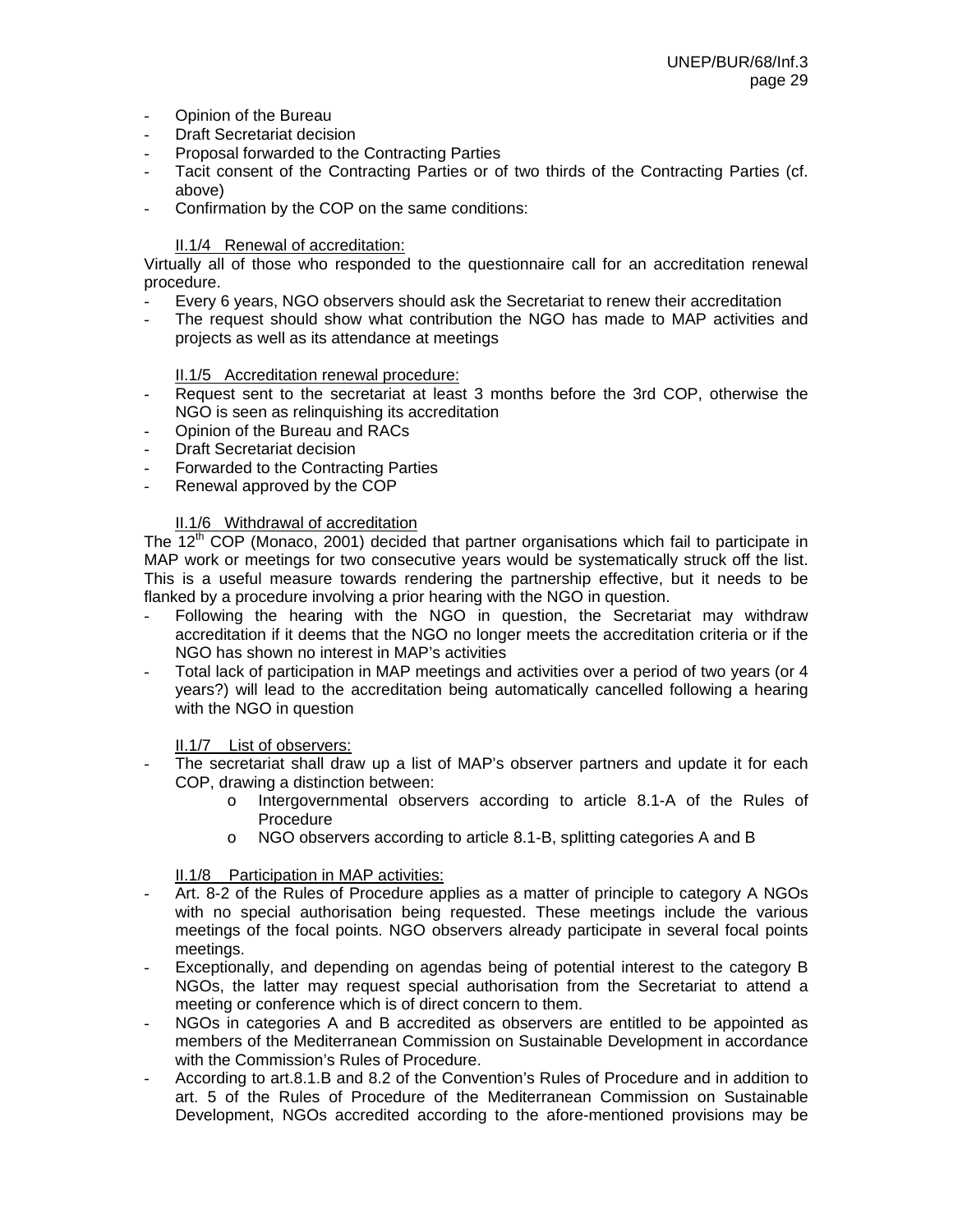represented by observers at meetings of the Commission, with the consent of its Steering Committee.

- Accredited NGOs may be invited to attend RAC meetings and the steering groups for RAC activities.
- Proposals made by an NGO may be put to the vote if supported by a State
- The other forms of participation and partnership are laid out in a recommendation on the general aims of cooperation and in the Charter on NGO rights and duties (provisions on the use of speaking rights, the right to circulate documents, the right to make written proposals related to the agenda)
- The question arises as to what extent accredited NGOs will be able to contribute- either formally or informally- to monitoring compliance with the Convention and its protocols through the compliance mechanism set up in Almeria in 2008, as is possible under the Berne and Aarhus Conventions amongst others. Having lodged a complaint with the national focal point, NGOs could refer a complaint to the Secretariat, requiring it to decide whether or not to submit it to the Compliance Committee. The answers to the questionnaire indicate majority support for this proposal.

# II.1/9 NGO Assembly:

- All category A and B accredited NGOs meet every 2 years during the COP to share their achievements and projects.
- At the opening of the NGO Assembly, the latter elects its NGO standing committee comprising 5 members for a two year term, with the chairperson necessarily belonging to category A, two members from category A and two from category B. The standing committee's chairperson is at the same time also president of the NGO assembly. The election is by secret ballot. A postal vote may be organised under the secretariat's aegis. To be elected, the members of the standing committee require the support of the majority of those voting, representing 50% of the accredited NGOs.
- On the eve of the COP the Secretariat presents the COP agenda to the NGO assembly and notes any comments and proposals from the NGOs.
- For all its discussions and for the adoption of motions forwarded to the COP, the assembly requires a quorum of NGOs present, representing at least one third of the accredited NGOs.

# II.1/10 NGO Standing Committee:

The answers to the questionnaire indicate that a slim majority supports the idea of this type of committee to represent MAP's NGO partners. Strangely enough, there is far from being unanimity on this point amongst the NGOs and RACs.

- The members are elected for two years not immediately renewable in order to give everyone their turn and to better involve all NGOs.
- The standing committee is responsible for providing the link between the NGOs and the Secretariat, the national focal points and RACs.
- The role is unpaid. Expenses are covered by the Secretariat.
- The standing committee communicates by e-mail. It convenes once between two COPs if necessary or during a MAP committee meeting or conference.
- The chairperson or a member of the standing committee may be invited to the meetings of the national focal points or RACs as an observer.
- The standing committee provides the input for the NGO section on the MAP and RAC websites, drawing on all the accredited NGOs (or the partner NGOs are only entitled to a link on the MAP and RAC websites, which leads back to them).

#### II.1/11 The chairperson of the standing committee and the NGO assembly:

- They are elected for two years, not immediately renewable
- They enjoy observer status within the Bureau of the Convention. To this end, the terms of reference of the Bureau of the Contracting Parties as adopted at the 9th COP (UNEP (OCA) MED IG .5.16, Annex XIII, Appendix 1, p 1) should be amended. The following